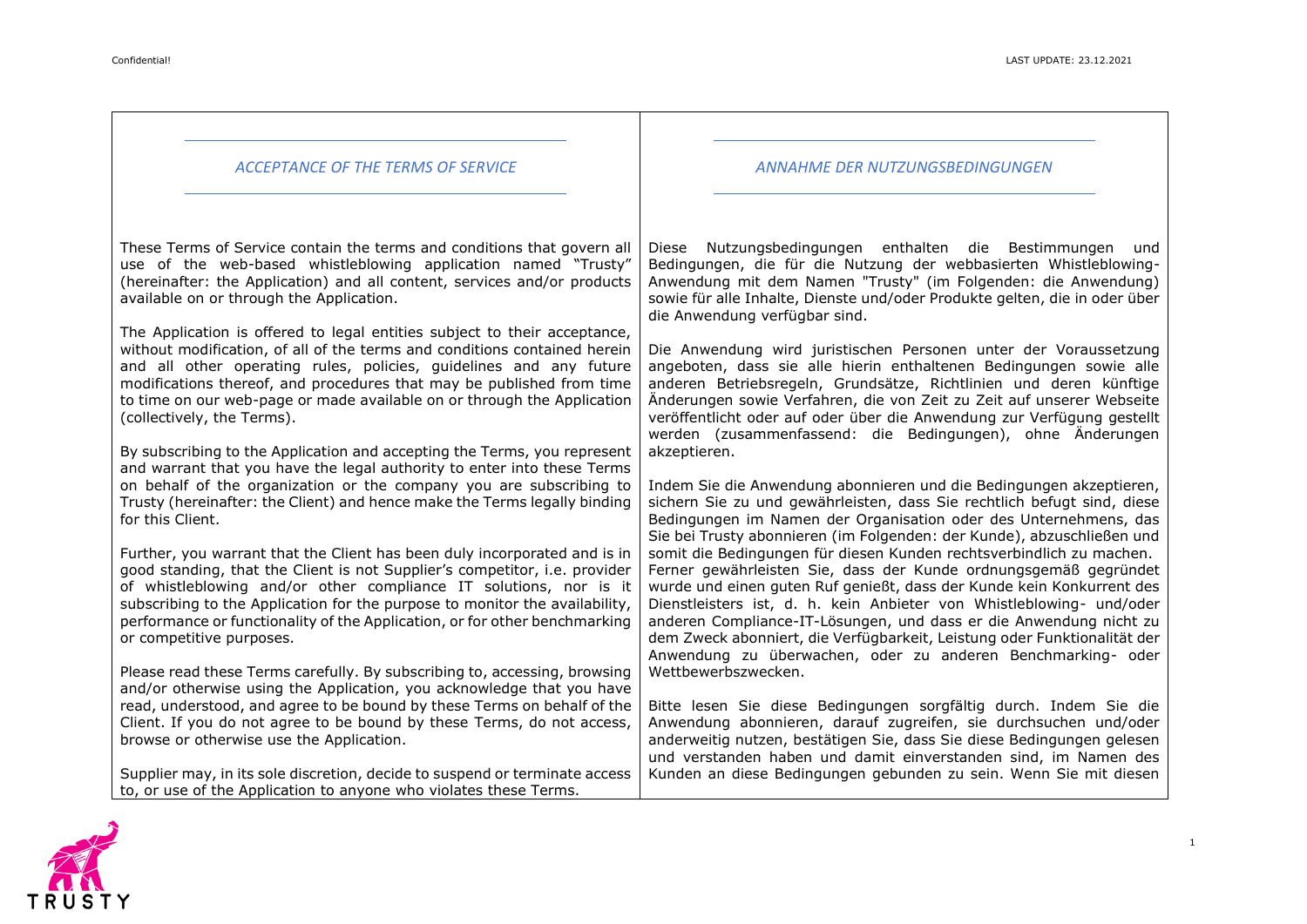|                         | When subscribing to the Application you are required to accept these<br>Terms. Your subscription request will then be reviewed by Supplier.<br>Provided Supplier approves your request you will receive the confirmation<br>of the creation of the Account and necessary credentials from Supplier in<br>order to log into the Account. With this the Terms will become a legally<br>binding contract between the Client and Supplier, exclusively stipulating<br>the rights and obligations between Supplier and the Client in relation to<br>and arising from the usage of the Application. Supplier is not obliged in<br>any way to approve your request and may deny it in its sole discretion. | Bedingungen nicht einverstanden sind, dürfen Sie die Anwendung nicht<br>aufrufen, durchsuchen oder anderweitig nutzen.<br>Der Dienstleister kann nach eigenem Ermessen entscheiden, den Zugriff<br>auf die Anwendung oder deren Nutzung für jeden, der gegen diese<br>Bedingungen verstößt, auszusetzen oder zu beenden.<br>Wenn Sie sich für die Anwendung anmelden, müssen Sie diese<br>Bedingungen akzeptieren. Ihr Abonnementantrag wird dann vom<br>Dienstleister geprüft. Wenn der Dienstleister Ihren Antrag genehmigt,<br>erhalten Sie von ihm eine Bestätigung über die Einrichtung des Kontos<br>und die erforderlichen Anmeldedaten, um sich in das Konto einzuloggen.<br>Damit werden die Bedingungen zu einem rechtsverbindlichen Vertrag<br>zwischen dem Kunden und dem Dienstleister, der ausschließlich die<br>Rechte und Pflichten zwischen dem Dienstleister und dem Kunden in<br>Bezug auf die Nutzung der Anwendung regelt. Der Dienstleister ist in<br>keiner Weise verpflichtet, Ihren Antrag zu genehmigen und kann ihn nach<br>eigenem Ermessen ablehnen. |
|-------------------------|-----------------------------------------------------------------------------------------------------------------------------------------------------------------------------------------------------------------------------------------------------------------------------------------------------------------------------------------------------------------------------------------------------------------------------------------------------------------------------------------------------------------------------------------------------------------------------------------------------------------------------------------------------------------------------------------------------|-----------------------------------------------------------------------------------------------------------------------------------------------------------------------------------------------------------------------------------------------------------------------------------------------------------------------------------------------------------------------------------------------------------------------------------------------------------------------------------------------------------------------------------------------------------------------------------------------------------------------------------------------------------------------------------------------------------------------------------------------------------------------------------------------------------------------------------------------------------------------------------------------------------------------------------------------------------------------------------------------------------------------------------------------------------------------------------|
|                         | <b>TERMS OF SERVICE</b>                                                                                                                                                                                                                                                                                                                                                                                                                                                                                                                                                                                                                                                                             | NUTZUNGSBEDINGUNGEN                                                                                                                                                                                                                                                                                                                                                                                                                                                                                                                                                                                                                                                                                                                                                                                                                                                                                                                                                                                                                                                               |
| 1. Definitions          | The original language of these Terms is English. Supplier may make<br>available translations of the Terms. In case of conflicts between the<br>English version and any translation, the English version shall prevail.                                                                                                                                                                                                                                                                                                                                                                                                                                                                              | Die Originalsprache der vorliegenden Bedingungen ist Englisch. Der<br>Dienstleister kann Übersetzungen der Bedingungen zur Verfügung<br>stellen. Im Falle von Widersprüchen zwischen der englischen Version und<br>einer Übersetzung ist die englische Version maßgebend.<br>1. Definitionen                                                                                                                                                                                                                                                                                                                                                                                                                                                                                                                                                                                                                                                                                                                                                                                      |
|                         |                                                                                                                                                                                                                                                                                                                                                                                                                                                                                                                                                                                                                                                                                                     |                                                                                                                                                                                                                                                                                                                                                                                                                                                                                                                                                                                                                                                                                                                                                                                                                                                                                                                                                                                                                                                                                   |
| Account                 | the primary means for accessing and using the<br>Application;                                                                                                                                                                                                                                                                                                                                                                                                                                                                                                                                                                                                                                       | Account/Konto<br>das primäre Mittel für den Zugriff auf und die<br>Nutzung der Anwendung;                                                                                                                                                                                                                                                                                                                                                                                                                                                                                                                                                                                                                                                                                                                                                                                                                                                                                                                                                                                         |
| <b>Additional Terms</b> | provisions applicable to the Client's use of a<br>particular Feature as indicated by the Supplier in<br>relevant areas of Services;                                                                                                                                                                                                                                                                                                                                                                                                                                                                                                                                                                 | Bestimmungen, die für die Nutzung eines<br>Zusätzliche Bedingungen<br>bestimmten Features durch den Kunden gelten,<br>wie vom Dienstleister in den entsprechenden                                                                                                                                                                                                                                                                                                                                                                                                                                                                                                                                                                                                                                                                                                                                                                                                                                                                                                                 |
| Application             | the web-based software solution intended to be<br>used as a reporting line and consisting of the                                                                                                                                                                                                                                                                                                                                                                                                                                                                                                                                                                                                    | Bereichen der Dienste angegeben;                                                                                                                                                                                                                                                                                                                                                                                                                                                                                                                                                                                                                                                                                                                                                                                                                                                                                                                                                                                                                                                  |

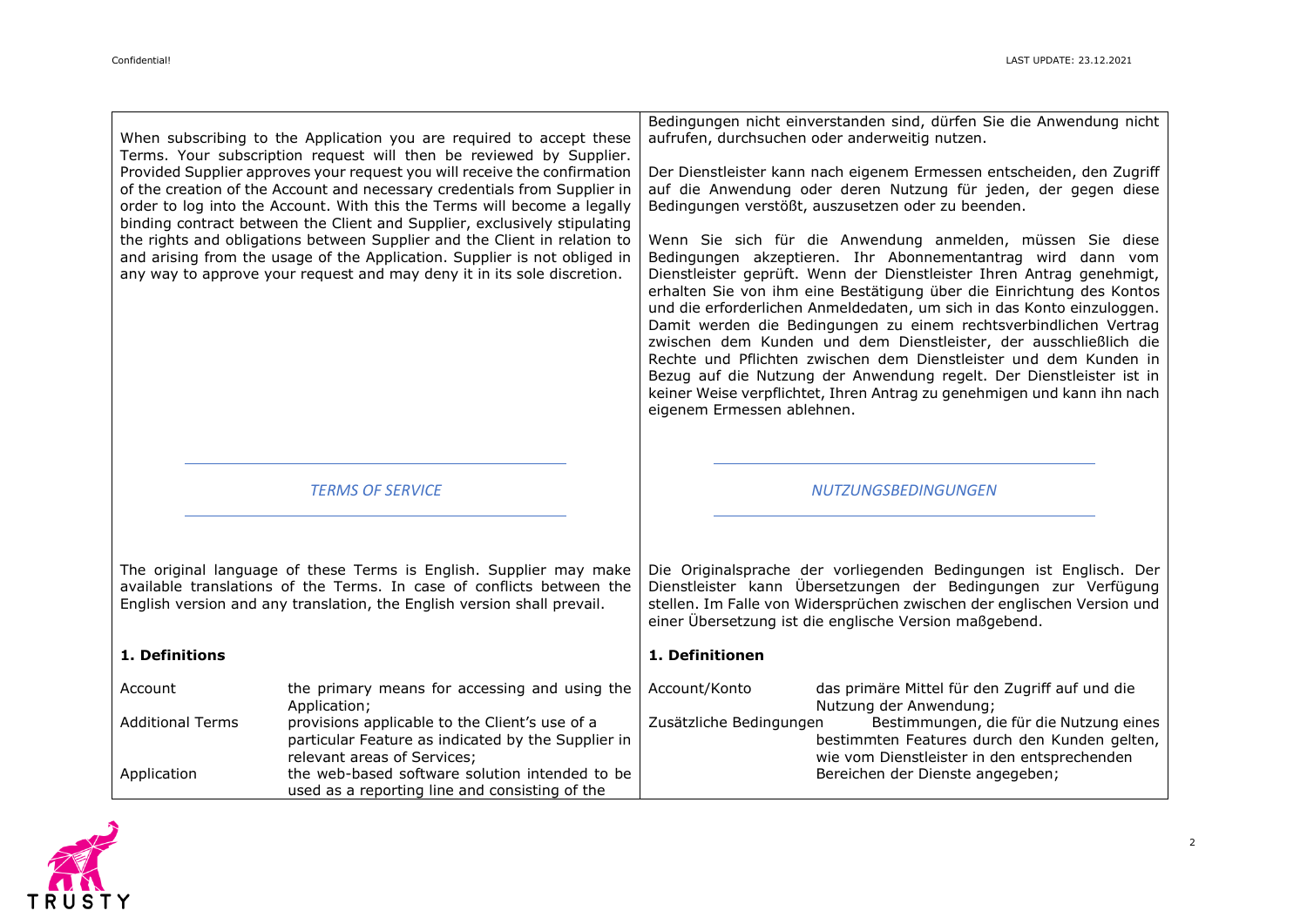|                      | publicly accessible standardised front-end web       | Anwendung           | die webbasierte Softwarelösung, die als          |
|----------------------|------------------------------------------------------|---------------------|--------------------------------------------------|
|                      | sites, intended for submitting reports by            |                     | Meldekanal verwendet werden soll und aus den     |
|                      | Whistleblowers, inbox for the Whistleblowers to      |                     | öffentlich zugänglichen standardisierten         |
|                      | follow their reports and the back-end case           |                     | Front-End-Webseiten besteht, die für die         |
|                      | management suite, which is accessible to Users       |                     | Einreichung von Meldungen durch Whistleblower    |
|                      | to process the reports;                              |                     | bestimmt sind, aus dem Posteingang für die       |
| Authorization        | the set of rights and permissions in the             |                     | Whistleblower, um ihre Meldungen zu verfolgen,   |
|                      | Application assigned to a User and                   |                     | und aus der Back-End-Fallverwaltungssuite, auf   |
|                      | Whistleblowers                                       |                     | die die Nutzer zur Bearbeitung der Meldungen     |
| <b>Beta Service</b>  | a Feature or functionality of the Application that   |                     | zugreifen können;                                |
|                      | is in development or has not been released as a      | Berechtigung        | die Gesamtheit der Rechte und Befugnisse in der  |
|                      | final product which Supplier has made available      |                     | Anwendung, die einem Nutzer und Whistleblower    |
|                      | to Client for testing and evaluation;                |                     | zugewiesen sind                                  |
| Client               | a legal person who has entered into these Terms      | <b>Beta Service</b> | ein Feature oder eine Funktionalität der         |
|                      | with the Supplier;                                   |                     | Anwendung, das/die sich in der Entwicklung       |
| Client Data          | Files and any other digital data and information,    |                     | befindet oder noch nicht als endgültiges Produkt |
|                      | which is subjected to the Application or otherwise   |                     | freigegeben wurde und das/die der Dienstleister  |
|                      | inserted to the System either by the Client or a     |                     | dem Kunden zum Testen und Bewerten zur           |
|                      | Whistleblower;                                       |                     | Verfügung gestellt hat;                          |
| <b>Contact Email</b> | email address of the Client provided in the sign-    | Kunde               | eine juristische Person, die diese Bedingungen   |
|                      | up form;                                             |                     | mit dem Dienstleister abgeschlossen hat;         |
| Content              | any data and information available through the       | Kundendaten         | Dateien und alle anderen digitalen Daten und     |
|                      | Application or contained within the structure of     |                     | Informationen, die der Anwendung unterworfen     |
|                      | the System, articles, documents, pictures,           |                     | sind oder anderweitig vom Kunden oder einem      |
|                      | images, audio-visual works, other informational      |                     | Whistleblower in das System eingegeben           |
|                      | materials and any comments;                          |                     | werden;                                          |
| Feature              | a function or set of functions providing a           | Kontakt-E-Mail      | E-Mail Adresse des Kunden, die im                |
|                      | particular capability within the Application as      |                     | Anmeldeformular angegeben wurde;                 |
|                      | determined by the Supplier;                          | Inhalt              | alle Daten und Informationen, die über die       |
| Files                | documents of any kind (images, spreadsheets,         |                     | Anwendung verfügbar sind oder in der Struktur    |
|                      | text files, etc.) that are inserted to the System by |                     | des Systems enthalten sind, Artikel, Dokumente,  |
|                      | the Client or a Whistleblower;                       |                     | Bilder, Grafiken, audiovisuelle Werke, andere    |
| Guidelines           | additional guidelines or rules applicable to         |                     | Informationsmaterialien und Kommentare;          |
|                      | specific Features, applications, products, or        | Feature             | eine Funktion oder eine Reihe von Funktionen,    |
|                      | services which may be posted from time to time       |                     | die eine bestimmte Fähigkeit innerhalb der       |
|                      | on Supplier's Web Site or otherwise made             |                     | Anwendung bieten, wie vom Dienstleister          |
|                      | available on or through the Application;             |                     | bestimmt;                                        |
| Materials            | the visual interfaces, graphics, design, systems,    | Dateien             | Dokumente jeglicher Art (Bilder,                 |
|                      | methods, information, computer code, software,       |                     | Tabellenkalkulationen, Textdateien usw.), die    |
|                      | services, "look and feel", organization,             |                     | vom Kunden oder einem Hinweisgeber in das        |
|                      |                                                      |                     | System eingegeben werden;                        |

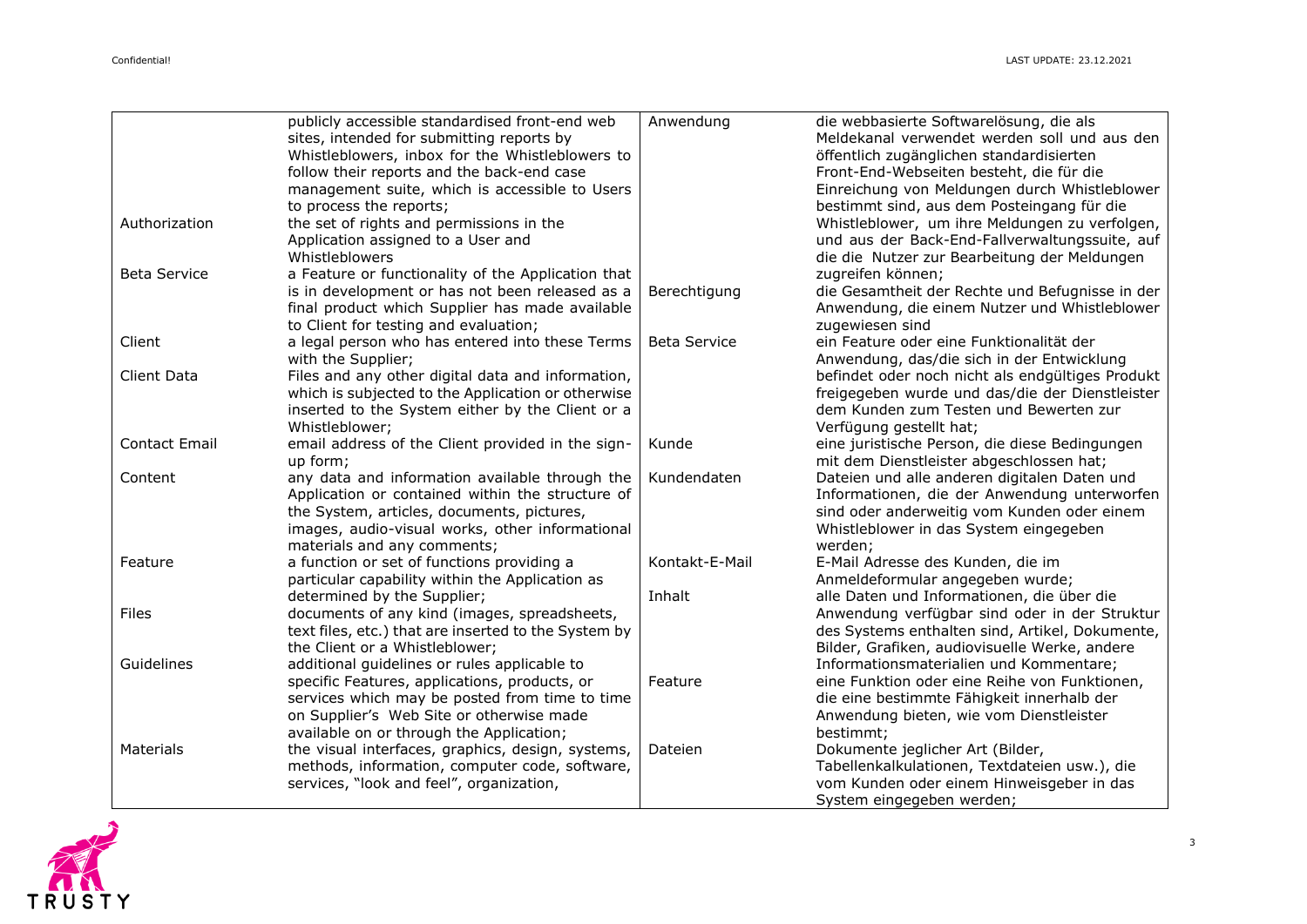|                                 | compilation of the content, code, data, and all    | Richtlinien                 | zusätzliche Richtlinien oder Regeln, die für          |
|---------------------------------|----------------------------------------------------|-----------------------------|-------------------------------------------------------|
|                                 | other elements of the Application;                 |                             | bestimmte Funktionen, Anwendungen, Produkte           |
| <b>Special Terms</b>            | any particulars, specifications and conditions by  |                             | oder Dienstleistungen gelten und die von Zeit zu      |
|                                 | which the parties have agreed to deviate from      |                             | Zeit auf der Website des Dienstleisters               |
|                                 | these Terms;                                       |                             | veröffentlicht oder auf andere Weise in oder über     |
| Supplier                        | ABC Transparency GmbH, Zug, Switzerland;           |                             | die Anwendung zugänglich gemacht werden               |
| System                          | the integrated cloud computing solution for        |                             | können;                                               |
|                                 | providing the Application, including applications, | Materialien                 | die visuellen Schnittstellen, Grafiken, Design,       |
|                                 | software, hardware, data bases, interfaces,        |                             | Systeme, Methoden, Informationen,                     |
|                                 | associated media, documentation, updates, new      |                             | Computercode, Software, Dienstleistungen,             |
|                                 | releases and other components or materials         |                             | "Look and Feel", Organisation,                        |
|                                 | provided therewith;                                |                             | Zusammenstellung des Inhalts, Codes, Daten            |
| User                            | a natural person granted with the Authorization    |                             | und alle anderen Elemente der Anwendung;              |
|                                 | to use the Account on behalf of a Client;          | Besondere Bedingungen       | alle Angaben, Spezifikationen und                     |
| Web Site                        | the compilation of all web documents (including    |                             | Bedingungen, mit denen die Parteien eine              |
|                                 | images, php and html files) made available via     |                             | Abweichung von diesen Bedingungen vereinbart          |
|                                 | www.trusty.report or its sub domains or domains    |                             | haben;                                                |
|                                 | with identical names under other top domains       | Dienstleister               | ABC Transparency GmbH, Zug, Schweiz;                  |
|                                 | and owned by Supplier;                             | System                      | die integrierte Cloud-Computing-Lösung zur            |
| Whistleblower                   | a natural person who submitted a report and is     |                             | Bereitstellung der Anwendung, einschließlich          |
|                                 | granted Authorization for the inbox part of the    |                             | Anwendungen, Software, Hardware,                      |
|                                 | Application.                                       |                             | Datenbanken, Schnittstellen, zugehörige Medien,       |
|                                 |                                                    |                             | Dokumentation, Updates, neue Releases und             |
|                                 |                                                    |                             | andere Komponenten oder Materialien, die damit        |
|                                 |                                                    |                             | bereitgestellt werden;                                |
|                                 |                                                    | Nutzer                      | eine natürliche Person, der die Berechtigung          |
|                                 |                                                    |                             | erteilt wurde, das Konto im Namen eines Kunden        |
|                                 |                                                    | Website                     | zu nutzen;<br>die Zusammenstellung aller Webdokumente |
|                                 |                                                    |                             | (einschließlich Bilder, php- und html-Dateien),       |
|                                 |                                                    |                             | die über www.trusty.report oder seine                 |
|                                 |                                                    |                             | Subdomains oder Domains mit identischem               |
|                                 |                                                    |                             | Namen unter anderen Top-Domains zur                   |
|                                 |                                                    |                             | Verfügung gestellt werden und dem Dienstleister       |
|                                 |                                                    |                             | gehören;                                              |
|                                 |                                                    | Whistleblower               | eine natürliche Person, die eine Meldung              |
|                                 |                                                    |                             | eingereicht hat und der die Berechtigung für den      |
|                                 |                                                    |                             | Posteingangsteil der Anwendung erteilt wurde.         |
|                                 |                                                    |                             |                                                       |
|                                 |                                                    |                             |                                                       |
| 2. The Application Subscription |                                                    | 2. Das Anwendungsabonnement |                                                       |

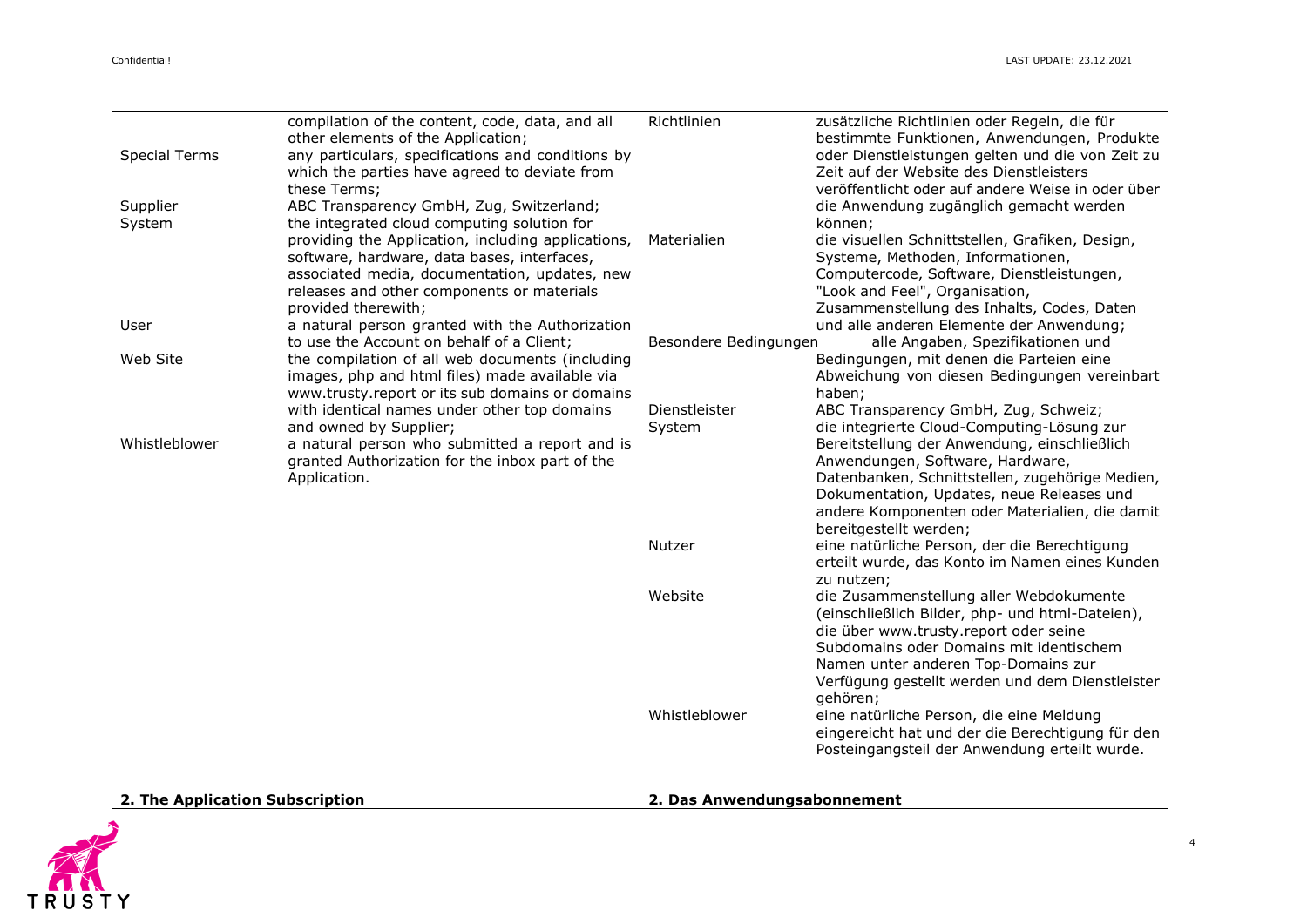| 2.1 The Scope of the Subscription                                                                                                                                                                                                                                                                                                                                                                                                                                                                                                                                                                                                                                                                                                                                                                                                            | 2.1 Der Umfang des Abonnements                                                                                                                                                                                                                                                                                                                                                                                                                                                                                                                                                                                                                                                                                                                                                                                                                                                                          |
|----------------------------------------------------------------------------------------------------------------------------------------------------------------------------------------------------------------------------------------------------------------------------------------------------------------------------------------------------------------------------------------------------------------------------------------------------------------------------------------------------------------------------------------------------------------------------------------------------------------------------------------------------------------------------------------------------------------------------------------------------------------------------------------------------------------------------------------------|---------------------------------------------------------------------------------------------------------------------------------------------------------------------------------------------------------------------------------------------------------------------------------------------------------------------------------------------------------------------------------------------------------------------------------------------------------------------------------------------------------------------------------------------------------------------------------------------------------------------------------------------------------------------------------------------------------------------------------------------------------------------------------------------------------------------------------------------------------------------------------------------------------|
| The subscription to the Application under these Terms shall include:<br>a non-exclusive, non-transferable, non-sub-licensable license for<br>a limited number of Users to use the Application;<br>server hosting in a high-security data centre, certified to the ISO<br>27001 standard;<br>Web Site for the Application with the unique subdomain for the<br>$\bullet$<br>Client;<br>maintenance of the Application (performing updates and<br>patches),<br>regular PEN-TESTs of the Application;<br>$\bullet$<br>Client support in regular working time (8X5) and 24X7 for critical<br>errors (system failure).<br>2.2 The Subscription Period<br>The Application subscription period shall commence on the date of the<br>opening of the Account for the Client in the Application and shall last until<br>terminated as per these Terms. | Das Abonnement der Anwendung gemäß diesen Bedingungen umfasst:<br>eine nicht ausschließliche, nicht übertragbare und nicht<br>$\bullet$<br>unterlizenzierbare Lizenz für eine begrenzte Anzahl von Nutzern<br>zur Nutzung der Anwendung;<br>Server-Hosting in einem Hochsicherheits-Rechenzentrum, das<br>nach der Norm ISO 27001 zertifiziert ist;<br>Website für die Anwendung mit einer eindeutigen Subdomain für<br>den Kunden;<br>Wartung der Anwendung (Durchführung von Updates und<br>Patches),<br>regelmäßige PEN-TESTs der Anwendung;<br>Unterstützung des Kunden während der regulären Arbeitszeit<br>(8X5) und 24X7 bei kritischen Fehlern (Systemausfall).<br>2.2 Der Abonnementzeitraum<br>Der Abonnementzeitraum für die Anwendung beginnt mit dem Datum der<br>Eröffnung des Kontos für den Kunden in der Anwendung und dauert bis<br>zur Kündigung gemäß den vorliegenden Bedingungen. |
| 3. Using the Application                                                                                                                                                                                                                                                                                                                                                                                                                                                                                                                                                                                                                                                                                                                                                                                                                     | 3. Nutzung der Anwendung                                                                                                                                                                                                                                                                                                                                                                                                                                                                                                                                                                                                                                                                                                                                                                                                                                                                                |
| 3.1 Establishing an Account                                                                                                                                                                                                                                                                                                                                                                                                                                                                                                                                                                                                                                                                                                                                                                                                                  | 3.1 Einrichtung eines Kontos                                                                                                                                                                                                                                                                                                                                                                                                                                                                                                                                                                                                                                                                                                                                                                                                                                                                            |
| The Client may have only one Account.                                                                                                                                                                                                                                                                                                                                                                                                                                                                                                                                                                                                                                                                                                                                                                                                        | Der Kunde darf nur ein Konto haben.                                                                                                                                                                                                                                                                                                                                                                                                                                                                                                                                                                                                                                                                                                                                                                                                                                                                     |
| The number of Account Users is limited to 2 (two) and may be increased<br>with subscription upgrades, as offered by Supplier. Each such User shall<br>be subject to the restrictions set forth in these Terms.                                                                                                                                                                                                                                                                                                                                                                                                                                                                                                                                                                                                                               | Die Anzahl der Account-Nutzer ist auf 2 (zwei) begrenzt und kann durch<br>vom Dienstleister angebotene Abonnement-Upgrades erhöht werden.<br>Jeder dieser Benutzer unterliegt den in diesen Bedingungen festgelegten<br>Beschränkungen.                                                                                                                                                                                                                                                                                                                                                                                                                                                                                                                                                                                                                                                                 |
| The Users will be deemed to be authorized to act on behalf of the Client<br>when using the Account. Supplier is not responsible for and shall have no<br>liability for verifying the validity of Authorization of any User. However,<br>Supplier may, in its discretion, request additional information or proof of<br>the person's credentials. If Supplier is not certain if a User has been<br>granted Authorization, Supplier may, in its sole discretion, prevent such<br>User from accessing the Application.                                                                                                                                                                                                                                                                                                                          | Die Benutzer gelten als befugt, bei der Nutzung des Kontos im Namen<br>des Kunden zu handeln. Der Dienstleister ist nicht dafür verantwortlich<br>und haftet nicht für die Überprüfung der Gültigkeit der Autorisierung<br>eines Benutzers. Der Dienstleister kann jedoch nach eigenem Ermessen<br>zusätzliche Informationen oder einen Nachweis über die Berechtigung der<br>Person verlangen. Wenn der Dienstleister nicht sicher ist, ob einem<br>Nutzer eine Berechtigung erteilt wurde, kann der Dienstleister nach                                                                                                                                                                                                                                                                                                                                                                                |

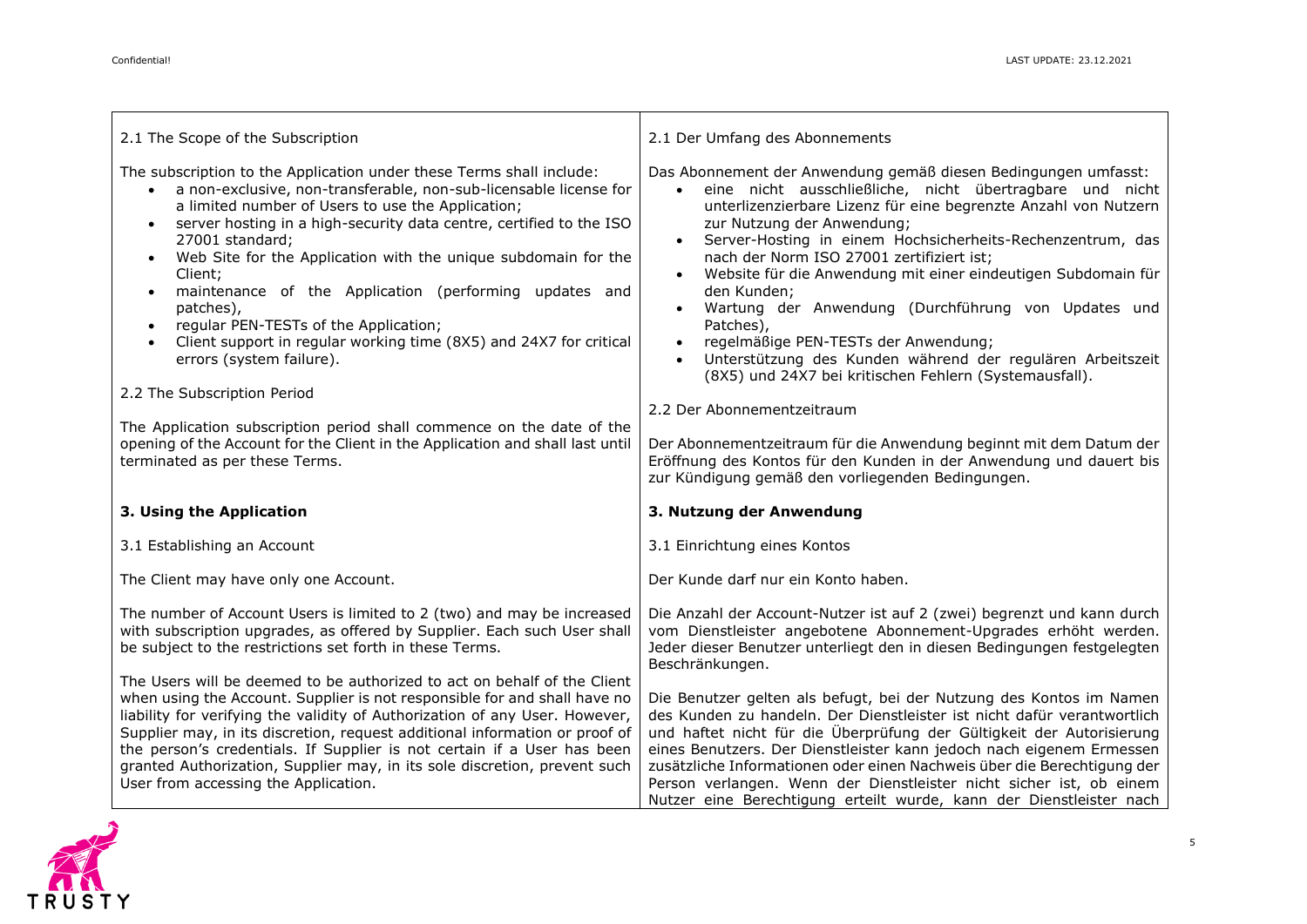| The Client and any User associated with the Account must provide true,<br>accurate, current, and complete information about the Client (including<br>the Contact Email), the Users or the Account and keep it up to date.                                                                                                                                                               | eigenem Ermessen den Zugriff des Nutzers auf die Anwendung<br>verhindern.<br>Der Kunde und alle mit dem Konto verbundenen Nutzer sind verpflichtet,                                                                                                                                                                                                                  |
|-----------------------------------------------------------------------------------------------------------------------------------------------------------------------------------------------------------------------------------------------------------------------------------------------------------------------------------------------------------------------------------------|----------------------------------------------------------------------------------------------------------------------------------------------------------------------------------------------------------------------------------------------------------------------------------------------------------------------------------------------------------------------|
| A special Whistleblower Account for accessing the inbox of the Application<br>is generated immediately after the Whistleblower submits a report.                                                                                                                                                                                                                                        | wahrheitsgemäße, genaue, aktuelle und vollständige Angaben über den<br>Kunden (einschließlich der Kontakt-E-Mail), die Nutzer oder das Konto zu<br>machen und diese auf dem neuesten Stand zu halten.                                                                                                                                                                |
| 3.2 Logging into an Account<br>Together with opening the Account a username and a password                                                                                                                                                                                                                                                                                              | Ein spezielles Whistleblower-Konto für den Zugriff auf den Posteingang<br>der Anwendung wird unmittelbar nach Einreichung einer Meldung durch<br>den Whistleblower erstellt.                                                                                                                                                                                         |
| (hereinafter: Login Credentials) for the first User of the Account are sent<br>to the Contact Email. Login Credentials for further Users are generated<br>and managed by the Client in the Application. The Client and each User                                                                                                                                                        | 3.2 Anmeldung bei einem Konto                                                                                                                                                                                                                                                                                                                                        |
| are responsible for keeping confidential all Login Credentials associated<br>with the Account.                                                                                                                                                                                                                                                                                          | Zusammen mit der Eröffnung des Kontos werden ein Benutzername und<br>ein Passwort (im Folgenden: Anmeldedaten) für den ersten Nutzer des<br>Kontos an die Kontakt-E-Mail gesendet. Die Anmeldedaten für weitere                                                                                                                                                      |
| A Whistleblower is provided with Login Credentials for the Whistleblower<br>Account immediately upon its creation; these Login Credentials are<br>generated automatically by the Application. The Whistleblower Login<br>Credentials cannot be restored or reset. A Whistleblower Account is                                                                                            | Nutzer werden vom Kunden in der Anwendung generiert und verwaltet.<br>Der Kunde und jeder Nutzer sind dafür verantwortlich, alle mit dem Konto<br>verbundenen Anmeldedaten vertraulich zu behandeln.                                                                                                                                                                 |
| terminated 1 (one) month after the respective case is closed in the<br>Application case management by the User. Notwithstanding, all related<br>and still active Whistleblower Accounts are terminated together with the<br>termination of the respective Client Account.                                                                                                               | Ein Whistleblower erhält die Anmeldedaten für das Whistleblower-Konto<br>unmittelbar nach dessen Erstellung; diese Anmeldedaten werden von der<br>Anwendung<br>automatisch<br>generiert.<br>Die<br>Anmeldedaten<br>des<br>Whistleblowers können nicht wiederhergestellt oder zurückgesetzt<br>werden. Ein Whistleblower-Konto wird 1 (ein) Monat nach Schließung des |
| 3.3 No Repository                                                                                                                                                                                                                                                                                                                                                                       | jeweiligen Falles in der Fallverwaltung der Anwendung durch den Nutzer<br>aufgelöst. Ungeachtet dessen werden alle damit verbundenen und noch                                                                                                                                                                                                                        |
| Supplier conducts regular backups of the Application and the Client Data.                                                                                                                                                                                                                                                                                                               | aktiven Whistleblower-Konten zusammen mit der Kündigung des<br>jeweiligen Kunden-Kontos aufgelöst.                                                                                                                                                                                                                                                                   |
| Notwithstanding the above provision, the Account is not intended to be<br>used by the Client as a repository for the Client Data.                                                                                                                                                                                                                                                       | 3.3 Kein Repository                                                                                                                                                                                                                                                                                                                                                  |
| 3.4 Account Abuse                                                                                                                                                                                                                                                                                                                                                                       | Der Dienstleister führt regelmäßige Backups der Anwendung und der<br>Daten des Kunden durch.                                                                                                                                                                                                                                                                         |
| If Supplier determines the Client's usage of the Application to be outside<br>of the permitted or intended use as outlined in the Terms, or bandwidth<br>usage of the Application or any Features or functionality to be significantly<br>excessive in relation to other Users, Supplier reserves the right to<br>suspend the Client Account (or part thereof) until the Client assures | Ungeachtet der obigen Bestimmung ist das Konto nicht dazu bestimmt,<br>vom Kunden als Aufbewahrungsort für die Kundendaten verwendet zu<br>werden.                                                                                                                                                                                                                   |
| Supplier that it shall refrain from any such further abuse.                                                                                                                                                                                                                                                                                                                             | 3.4 Kontomissbrauch                                                                                                                                                                                                                                                                                                                                                  |

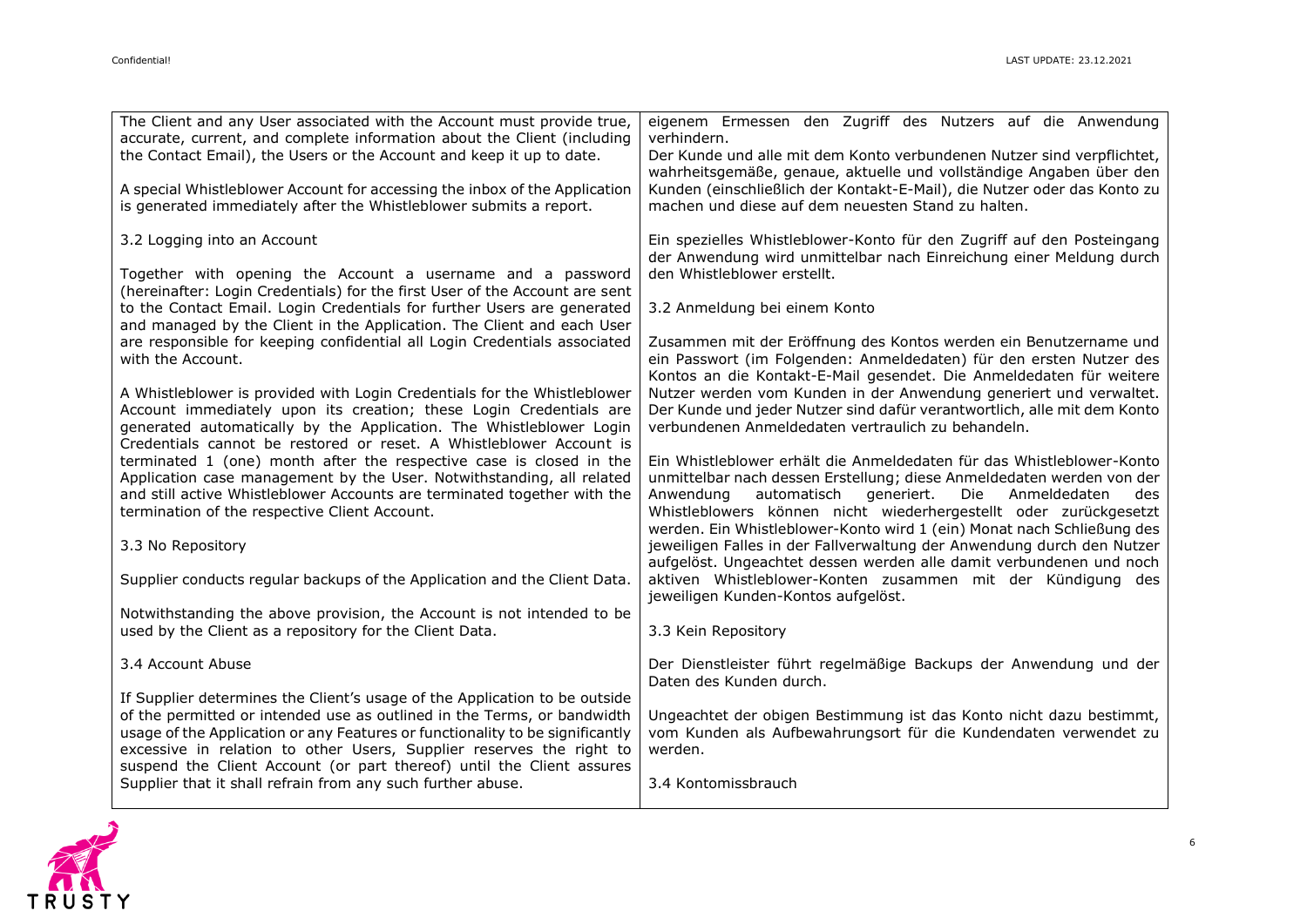|                                                                                                                                                                                                                                                                                                                                                                                                                                                                                                                                    | Stellt der Dienstleister fest, dass die Nutzung der Anwendung durch den<br>Kunden außerhalb der erlaubten oder beabsichtigten Nutzung gemäß den<br>Bedingungen liegt, oder dass die Nutzung der Anwendung oder von<br>Features oder Funktionen im Verhältnis zu anderen Nutzern erheblich<br>übermäßig ist, behält sich der Dienstleister das Recht vor, das<br>Kundenkonto (oder einen Teil davon) zu sperren, bis der Kunde dem<br>Dienstleister zusichert, dass er einen solchen Missbrauch unterlässt.                             |
|------------------------------------------------------------------------------------------------------------------------------------------------------------------------------------------------------------------------------------------------------------------------------------------------------------------------------------------------------------------------------------------------------------------------------------------------------------------------------------------------------------------------------------|----------------------------------------------------------------------------------------------------------------------------------------------------------------------------------------------------------------------------------------------------------------------------------------------------------------------------------------------------------------------------------------------------------------------------------------------------------------------------------------------------------------------------------------|
| 4. Support and Development                                                                                                                                                                                                                                                                                                                                                                                                                                                                                                         | 4. Unterstützung und Entwicklung                                                                                                                                                                                                                                                                                                                                                                                                                                                                                                       |
| 4.1 Technical Support                                                                                                                                                                                                                                                                                                                                                                                                                                                                                                              | 4.1 Technische Unterstützung                                                                                                                                                                                                                                                                                                                                                                                                                                                                                                           |
| The Client shall inform Supplier's technical support forthwith in writing<br>(per email) of any Application failure of any sort. Supplier shall provide<br>reasonable technical support to the Client and its authorized Users.<br>Supplier shall respond to enquiries of support from the Client utilizing the<br>contacts set forth below as soon as reasonably possible.                                                                                                                                                        | Der Kunde informiert den technischen Support des Dienstleisters<br>unverzüglich schriftlich (per E-Mail) über jede Art von Anwendungsfehler.<br>Der Dienstleister wird dem Kunden und seinen autorisierten Nutzern<br>angemessenen technischen Support zur Verfügung stellen. Der<br>Dienstleister wird auf Supportanfragen des Kunden unter Verwendung<br>der unten genannten Kontakte so schnell wie möglich reagieren.                                                                                                              |
| The contacts for all enquiries of support are:<br>e-mail: support@trusty.report                                                                                                                                                                                                                                                                                                                                                                                                                                                    | Die Ansprechpartner für alle Supportanfragen sind:<br>E-Mail: support@trusty.report                                                                                                                                                                                                                                                                                                                                                                                                                                                    |
| Supplier shall use commercially reasonable efforts to make the<br>Application available 24 hours a day, 7 days a week, except for (i)<br>planned downtime for regular maintenance (of which Supplier shall give<br>an advance electronic notice to the Client at least one (1) business day<br>prior to the planned maintenance), and (ii) any unavailability caused by<br>circumstances beyond reasonable control of Supplier.<br>4.2 Modifications to the Application                                                            | Der Dienstleister wird alle wirtschaftlich vertretbaren Anstrengungen<br>unternehmen, um die Anwendung 24 Stunden am Tag und 7 Tage in der<br>Woche verfügbar zu machen, mit Ausnahme (i) geplanter Ausfallzeiten<br>für regelmäßige Wartungsarbeiten (über die der Dienstleister den Kunden<br>mindestens einen (1) Werktag vor der geplanten Wartung elektronisch<br>benachrichtigt) und (ii) jeglicher Nichtverfügbarkeit, die durch Umstände<br>verursacht wird, die außerhalb der Kontrolle des Dienstleisters liegen.            |
| Supplier reserves the right to modify the Application or any part or                                                                                                                                                                                                                                                                                                                                                                                                                                                               | 4.2 Änderungen an der Anwendung                                                                                                                                                                                                                                                                                                                                                                                                                                                                                                        |
| element thereof from time to time without prior notice, including, without<br>limitation:<br>rebranding the Application at its sole discretion;<br>$\bullet$<br>ceasing providing or discontinuing the development of the<br>$\bullet$<br>Application or part or element thereof temporarily or<br>permanently;<br>taking such action as is necessary to preserve Supplier's rights<br>$\bullet$<br>upon any use of the Application that may be reasonably<br>interpreted as violation of Supplier's intellectual property rights, | Der Dienstleister behält sich das Recht vor, die Anwendung oder Teile<br>davon von Zeit zu Zeit ohne Vorankündigung zu ändern, einschließlich,<br>aber nicht beschränkt auf<br>die Umbenennung der Anwendung nach eigenem Ermessen;<br>$\bullet$<br>die Bereitstellung oder Entwicklung der Anwendung oder eines<br>Teils oder Elements davon vorübergehend oder dauerhaft<br>einzustellen;<br>das Ergreifen von Maßnahmen, die erforderlich sind, um die<br>$\bullet$<br>Rechte des Dienstleisters bei einer Nutzung der Anwendung zu |

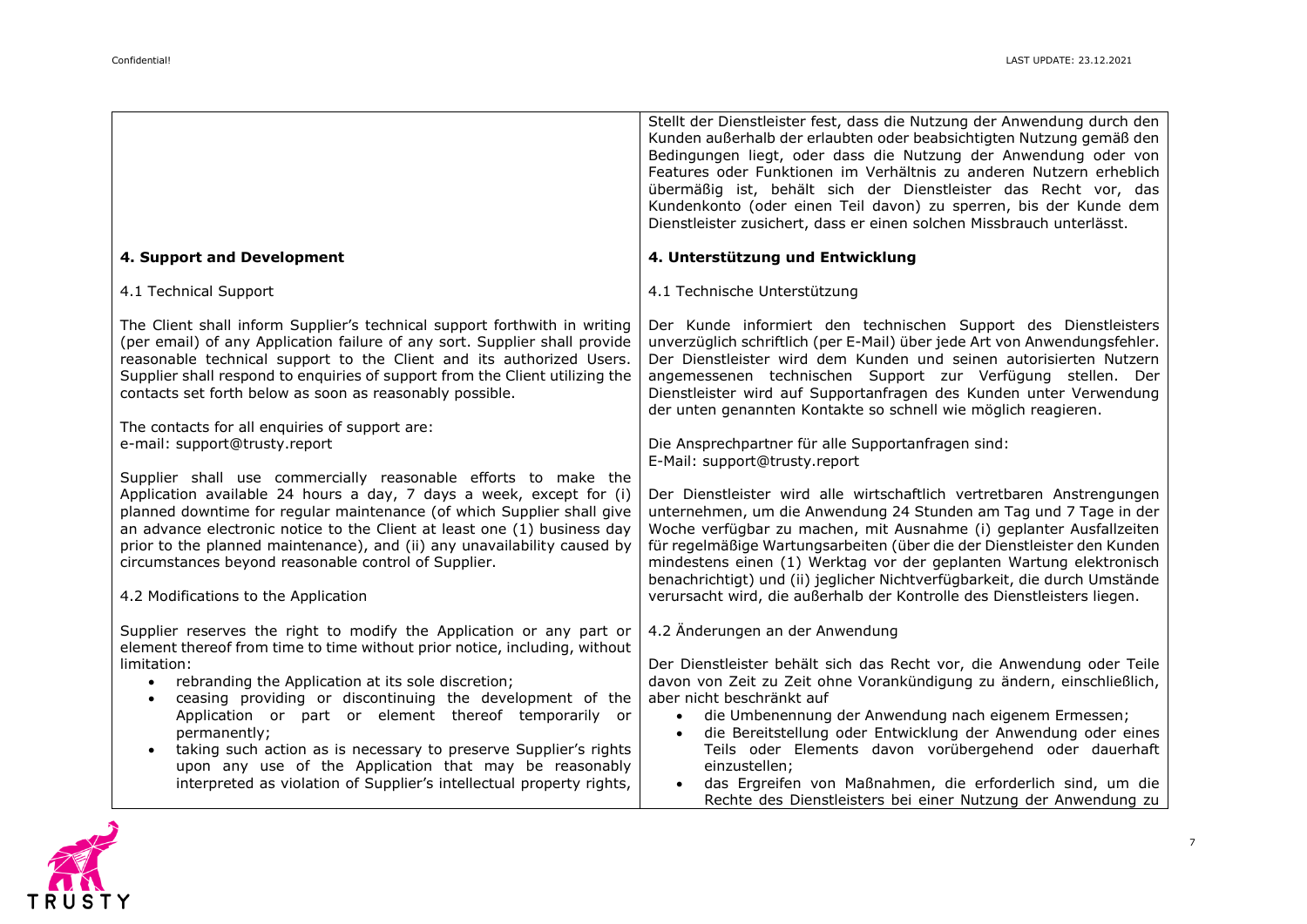| distribution of Internet viruses, worms, Trojan horses, malware,<br>and other destructive activities or illegal activity.<br>As applicable, the Client may be notified of such modifications when<br>logging in to the Account. Modifications will be published 10 (ten) days<br>before the effective date of such modification.                                                                                                                                                                                                                                                                              | wahren, die als Verstoß gegen die geistigen Eigentumsrechte des<br>Dienstleisters, als Verbreitung von Internetviren, Würmern,<br>Trojanern, Malware und anderen zerstörerischen oder illegalen<br>Aktivitäten ausgelegt werden kann.                                                                                                                                                                                                                                                                                                                                                                                                                                                                                                                                             |
|---------------------------------------------------------------------------------------------------------------------------------------------------------------------------------------------------------------------------------------------------------------------------------------------------------------------------------------------------------------------------------------------------------------------------------------------------------------------------------------------------------------------------------------------------------------------------------------------------------------|-----------------------------------------------------------------------------------------------------------------------------------------------------------------------------------------------------------------------------------------------------------------------------------------------------------------------------------------------------------------------------------------------------------------------------------------------------------------------------------------------------------------------------------------------------------------------------------------------------------------------------------------------------------------------------------------------------------------------------------------------------------------------------------|
| If the Client does not accept the modification, the Client shall notify<br>Supplier before the effective date of the modification, and these Terms<br>will terminate on the effective date of the modification. The Client's<br>continued use of the Application, or any part or element thereof, after the<br>effective date of a modification shall indicate its consent to the<br>modifications. Supplier shall not be liable to the Client or to any third<br>person for any modification, suspension or discontinuance of the<br>Application, or any part or element thereof.<br>4.3 Additional Features | Gegebenenfalls wird der Kunde über solche Änderungen informiert, wenn<br>er sich in sein Konto einloggt. Die Änderungen werden 10 (zehn) Tage<br>vor ihrem Inkrafttreten veröffentlicht.<br>Wenn der Kunde die Änderung nicht akzeptiert, muss er den Dienstleister<br>vor dem Inkrafttreten der Änderung benachrichtigen, und die<br>vorliegenden Bedingungen werden zum Datum des Inkrafttretens der<br>Änderung gekündigt. Die fortgesetzte Nutzung der Anwendung oder eines<br>Teils oder Elements der Anwendung durch den Kunden nach dem Datum<br>des Inkrafttretens einer Änderung bedeutet, dass er mit den Änderungen<br>einverstanden ist. Der Dienstleister haftet weder gegenüber dem Kunden<br>noch gegenüber Dritten für eine Änderung, Aussetzung oder Einstellung |
| Supplier may from time to time make additional Features available<br>through the Application, which may be subject to Additional Terms. The<br>Client's use of any such Feature is subject to its acceptance of Additional                                                                                                                                                                                                                                                                                                                                                                                    | der Anwendung oder eines Teils oder Elements davon.<br>4.3 Zusätzliche Features                                                                                                                                                                                                                                                                                                                                                                                                                                                                                                                                                                                                                                                                                                   |
| Terms presented within the relevant Feature or these Terms.<br>4.4 Beta Services                                                                                                                                                                                                                                                                                                                                                                                                                                                                                                                              | Der Dienstleister kann von Zeit zu Zeit zusätzliche Features (Funktionen)<br>über die Anwendung zur Verfügung stellen, für die zusätzliche<br>Bedingungen gelten können. Die Nutzung eines solchen Features durch                                                                                                                                                                                                                                                                                                                                                                                                                                                                                                                                                                 |
| Supplier may offer certain Features of functionality for the purpose of<br>testing and evaluation ("Beta Service" or "Beta Services"). The Supplier<br>reserves the right to discontinue fully or partially, at any time and from<br>time to time, temporarily or permanently, any of the Beta Services with                                                                                                                                                                                                                                                                                                  | den Kunden setzt voraus, dass er die in dem betreffenden Feature<br>enthaltenen zusätzlichen Bedingungen oder diese<br>Bedingungen<br>akzeptiert.                                                                                                                                                                                                                                                                                                                                                                                                                                                                                                                                                                                                                                 |
| or without notice to the Client. The Client agrees that the Supplier will<br>not be liable to the Client or to any third party for any harm related to,                                                                                                                                                                                                                                                                                                                                                                                                                                                       | 4.4 Beta-Services                                                                                                                                                                                                                                                                                                                                                                                                                                                                                                                                                                                                                                                                                                                                                                 |
| arising out of the Client's use of the Beta Services, or caused by the<br>modification, suspension or discontinuance of any of the Beta Services<br>for any reason.                                                                                                                                                                                                                                                                                                                                                                                                                                           | Dienstleister<br>kann<br>bestimmte<br>Der<br>Features<br>Test-<br>zu<br>und<br>Evaluierungszwecken anbieten ("Beta-Service" oder "Beta-Services").<br>Der Dienstleister behält sich das Recht vor, die Beta-Services jederzeit<br>und von Zeit zu Zeit ganz oder teilweise, vorübergehend oder dauerhaft<br>einzustellen, mit oder ohne Benachrichtigung des Kunden. Der Kunde<br>erklärt sich damit einverstanden, daß der Dienstleister weder gegenüber<br>dem Kunden noch gegenüber Dritten für Schäden haftet, die sich aus der<br>Nutzung der Beta-Services durch den Kunden ergeben oder die durch die<br>Änderung, Aussetzung oder Einstellung der Beta-Services aus<br>irgendeinem Grund verursacht werden.                                                               |
|                                                                                                                                                                                                                                                                                                                                                                                                                                                                                                                                                                                                               |                                                                                                                                                                                                                                                                                                                                                                                                                                                                                                                                                                                                                                                                                                                                                                                   |

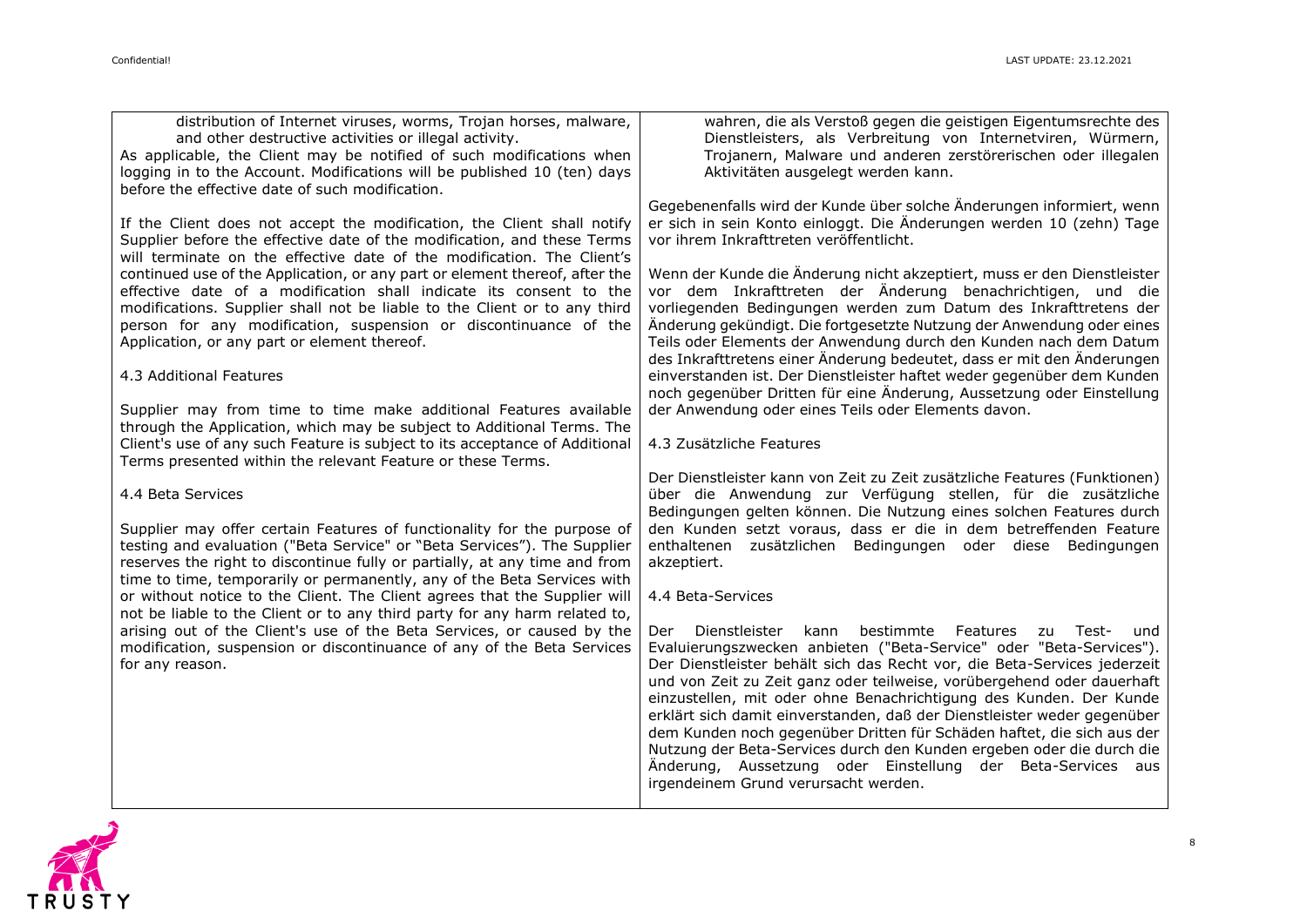| The Subscription to the Application under these Terms is free of charge.<br>kostenlos.<br>Supplier may offer subscription upgrades which may include features<br>such as, but not limited to, additional Account Users, front-end and/or<br>case management languages, case management add-ons such as<br>dashboard and machine translations, individual customization of the<br>Management-Sprachen,<br>Case-Management-Zusatzfunktionen<br>Application, etc. Supplier shall offer such subscription upgrades for a fee<br>and at its own discretion.<br>und nach eigenem Ermessen an.<br>6. Kundendaten<br>6. Client Data<br>6.1 Client's Responsibility<br>6.1 Die Verantwortung des Kunden<br>The Client is responsible for ensuring that:<br>Der Kunde ist dafür verantwortlich, dass:<br>the Client and any of the Users associated with the Account do<br>$\bullet$<br>$\bullet$<br>not create, transmit, display or make otherwise available any<br>Client Data that is harmful (for example viruses, worms, malware<br>and other destructive codes) or otherwise unlawful; and<br>the Client and all of the Users associated with the Account have<br>sind; und<br>the necessary rights to use Client Data, including to insert it into<br>$\bullet$<br>the Application and process it by means of the Account.<br>Verarbeitung mittels des Kontos.<br>All information contained in Client Data is the sole responsibility of the<br>person from whom such Client Data originated. The Client is entirely<br>responsible for all Client Data that is uploaded, posted, transmitted, or<br>otherwise made available through the Application.<br>6.2 Protection of Client Data<br>zugänglich gemacht werden.<br>Supplier will maintain administrative, physical, and technical safeguards<br>for protection of the security, confidentiality and integrity of Client Data.<br>6.2 Schutz der Kundendaten<br>Those safeguards will include, but will not be limited to, measures for<br>preventing access, use, modification or disclosure of Client Data by<br>Supplier personnel except (a) to provide the Application and prevent or<br>address service or technical problems, (b) as compelled by law<br>(Compelled Disclosure), or (c) as the Client or User expressly permit in<br>writing. | <b>5. The Subscription Fee</b> | 5. Die Abonnementgebühr                                                                                                                                                                                                                                                                                                                                                                                                                                                                                                                                                                                                                                                                                                                              |
|---------------------------------------------------------------------------------------------------------------------------------------------------------------------------------------------------------------------------------------------------------------------------------------------------------------------------------------------------------------------------------------------------------------------------------------------------------------------------------------------------------------------------------------------------------------------------------------------------------------------------------------------------------------------------------------------------------------------------------------------------------------------------------------------------------------------------------------------------------------------------------------------------------------------------------------------------------------------------------------------------------------------------------------------------------------------------------------------------------------------------------------------------------------------------------------------------------------------------------------------------------------------------------------------------------------------------------------------------------------------------------------------------------------------------------------------------------------------------------------------------------------------------------------------------------------------------------------------------------------------------------------------------------------------------------------------------------------------------------------------------------------------------------------------------------------------------------------------------------------------------------------------------------------------------------------------------------------------------------------------------------------------------------------------------------------------------------------------------------------------------------------------------------------------------------------------------------------------------------------------------------------------------------------------------------|--------------------------------|------------------------------------------------------------------------------------------------------------------------------------------------------------------------------------------------------------------------------------------------------------------------------------------------------------------------------------------------------------------------------------------------------------------------------------------------------------------------------------------------------------------------------------------------------------------------------------------------------------------------------------------------------------------------------------------------------------------------------------------------------|
|                                                                                                                                                                                                                                                                                                                                                                                                                                                                                                                                                                                                                                                                                                                                                                                                                                                                                                                                                                                                                                                                                                                                                                                                                                                                                                                                                                                                                                                                                                                                                                                                                                                                                                                                                                                                                                                                                                                                                                                                                                                                                                                                                                                                                                                                                                         |                                | Das Abonnement für die Anwendung gemäß diesen Bedingungen ist<br>Der Dienstleister kann Abonnement-Upgrades anbieten, die Funktionen<br>wie z. B. zusätzliche Kontonutzer, Front-End- und/oder Case-<br>wie<br>Dashboard und maschinelle Übersetzungen, individuelle Anpassung der<br>Anwendung usw. umfassen können, jedoch nicht darauf beschränkt sind.<br>Der Dienstleister bietet solche Abonnement-Upgrades gegen eine Gebühr                                                                                                                                                                                                                                                                                                                  |
|                                                                                                                                                                                                                                                                                                                                                                                                                                                                                                                                                                                                                                                                                                                                                                                                                                                                                                                                                                                                                                                                                                                                                                                                                                                                                                                                                                                                                                                                                                                                                                                                                                                                                                                                                                                                                                                                                                                                                                                                                                                                                                                                                                                                                                                                                                         |                                |                                                                                                                                                                                                                                                                                                                                                                                                                                                                                                                                                                                                                                                                                                                                                      |
|                                                                                                                                                                                                                                                                                                                                                                                                                                                                                                                                                                                                                                                                                                                                                                                                                                                                                                                                                                                                                                                                                                                                                                                                                                                                                                                                                                                                                                                                                                                                                                                                                                                                                                                                                                                                                                                                                                                                                                                                                                                                                                                                                                                                                                                                                                         |                                |                                                                                                                                                                                                                                                                                                                                                                                                                                                                                                                                                                                                                                                                                                                                                      |
|                                                                                                                                                                                                                                                                                                                                                                                                                                                                                                                                                                                                                                                                                                                                                                                                                                                                                                                                                                                                                                                                                                                                                                                                                                                                                                                                                                                                                                                                                                                                                                                                                                                                                                                                                                                                                                                                                                                                                                                                                                                                                                                                                                                                                                                                                                         |                                | der Kunde und alle mit dem Konto verbundenen Nutzer keine<br>Kundendaten erstellen, übertragen, anzeigen oder anderweitig<br>verfügbar machen, die schädlich (z. B. Viren, Würmer, Malware<br>und andere zerstörerische Codes) oder anderweitig rechtswidrig<br>der Kunde und alle mit dem Konto verbundenen Nutzer über die<br>erforderlichen Rechte verfügen, um die Kundendaten zu nutzen,<br>einschließlich der Eingabe in die Anwendung und der<br>Alle in den Kundendaten enthaltenen Informationen liegen in der<br>alleinigen Verantwortung der Person, von der die Kundendaten stammen.<br>Der Kunde ist in vollem Umfang für alle Kundendaten verantwortlich, die<br>über die Anwendung hochgeladen, gepostet, übertragen oder anderweitig |
|                                                                                                                                                                                                                                                                                                                                                                                                                                                                                                                                                                                                                                                                                                                                                                                                                                                                                                                                                                                                                                                                                                                                                                                                                                                                                                                                                                                                                                                                                                                                                                                                                                                                                                                                                                                                                                                                                                                                                                                                                                                                                                                                                                                                                                                                                                         |                                |                                                                                                                                                                                                                                                                                                                                                                                                                                                                                                                                                                                                                                                                                                                                                      |
|                                                                                                                                                                                                                                                                                                                                                                                                                                                                                                                                                                                                                                                                                                                                                                                                                                                                                                                                                                                                                                                                                                                                                                                                                                                                                                                                                                                                                                                                                                                                                                                                                                                                                                                                                                                                                                                                                                                                                                                                                                                                                                                                                                                                                                                                                                         |                                | Der Dienstleister unterhält administrative, physische und technische<br>Sicherheitsvorkehrungen zum Schutz der Sicherheit, Vertraulichkeit und<br>Integrität der Kundendaten. Diese Sicherheitsvorkehrungen umfassen<br>unter anderem Maßnahmen zur Verhinderung des Zugriffs, der Nutzung,<br>der Änderung oder der Offenlegung von Kundendaten durch Mitarbeiter                                                                                                                                                                                                                                                                                                                                                                                   |

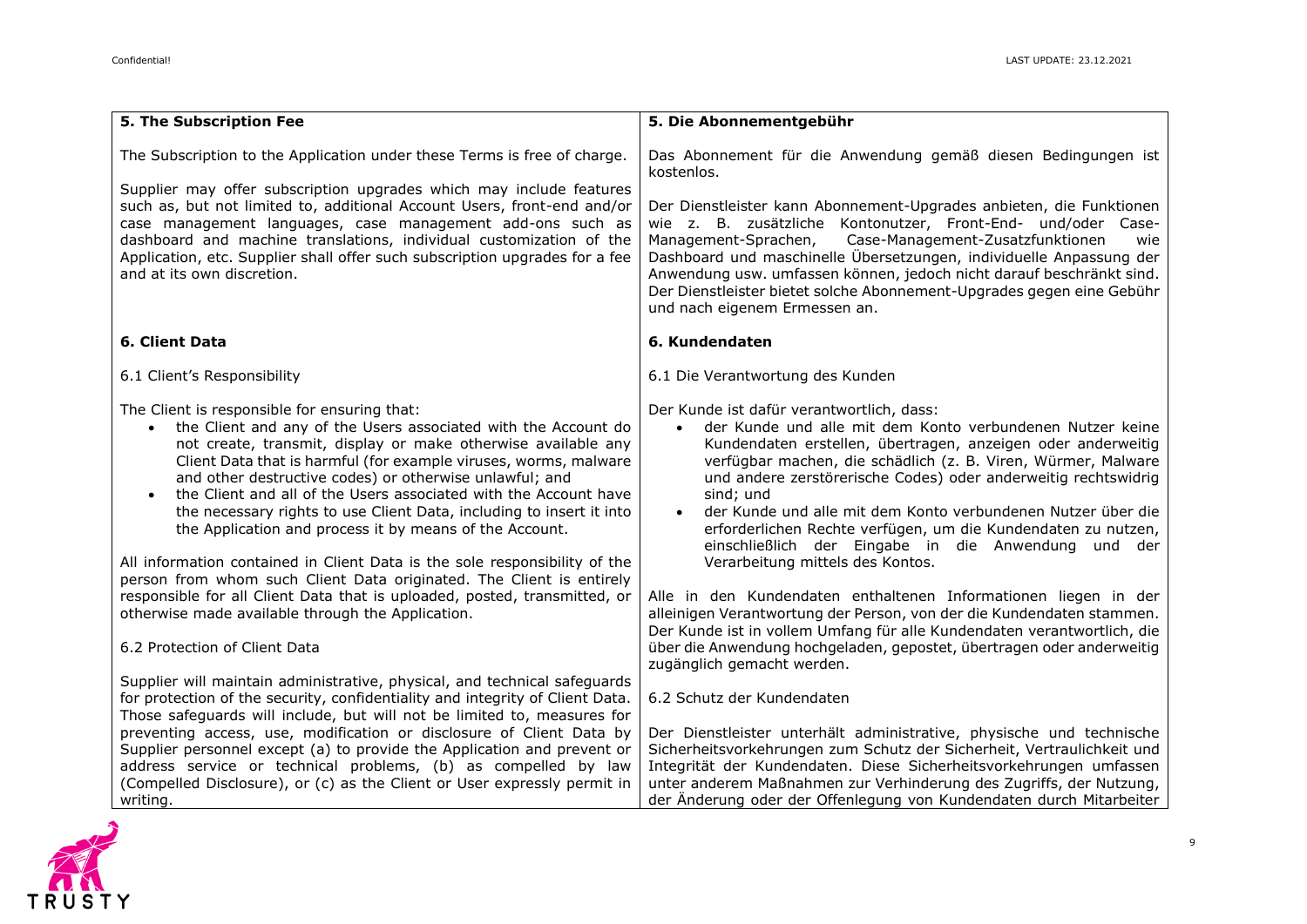Supplier may disclose Client Data when compelled by law to do so (Compelled Disclosure). In such instance, Supplier will use commercially reasonable efforts to provide Client with prior notice of the compelled disclosure (to the extent legally permitted) and Client shall provide reasonable assistance, at its cost, if Client wishes to contest the disclosure. If Supplier is compelled by law to disclose Client Data as part of a civil proceeding to which Supplier is a party, and Client is not contesting the disclosure, the Client will reimburse Supplier for its reasonable cost of compiling and providing secure access to that Client Data.

Supplier shall be allowed to access, process and use Client Data (including, but not limited to personal data) and other information in the Application exclusively for operation and maintenance of the Application, its webpages and database. The Supplier shall engage in actual processing of Client Data only persons who have committed themselves to confidentiality of data in their contracts with the Supplier. The Supplier shall at all times adhere to the principles of confidentiality and data minimisation when accessing and/or using Client Data in the Application. By agreeing to these Terms, the Client authorizes the Supplier (a general written authorization in the meaning of Article 28 (2) of Regulation (EU) 2016/679) to engage the following service providers for the purposes of providing the Application. Supplier shall provide 10 (ten) days advance notice before engaging any new service providers. The Client may object in writing to the Supplier's appointment of a new service provider on reasonable grounds relating to data protection by notifying the Supplier promptly in writing within 5 (five) days of receipt of the Supplier's notice. Such notice shall explain the reasonable grounds for the objection. In such event, the parties shall discuss such concerns in good faith with a view to achieving commercially reasonable resolution. If this is not possible, either party may terminate these Terms.

List of service providers processing Client Data:

- Hetzner Online GmbH, Industriestr. 25, 91710 Gunzenhausen, Germany;
	- o Provides hosting of the Application on the virtual server in Nuremberg, Germany;
- AWS EMEA SARL, 38 Avenue John F. Kennedy, L-1855 Luxembourg;
	- o Provides notification email relay service.

des Anbieters, außer (a) zur Bereitstellung der Anwendung und zur Verhinderung oder Behebung von Service- oder technischen Problemen, (b) wenn dies gesetzlich vorgeschrieben ist (Offenlegungspflicht), oder (c) wenn der Kunde oder der Nutzer dies ausdrücklich schriftlich genehmigt.

Der Dienstleister kann Kundendaten offenlegen, wenn er gesetzlich dazu gezwungen ist (Compelled Disclosure). In einem solchen Fall wird der Dienstleister alle wirtschaftlich vertretbaren Anstrengungen unternehmen, um den Kunden vorab über die erzwungene Offenlegung zu informieren (soweit dies gesetzlich zulässig ist), und der Kunde wird auf seine Kosten angemessene Unterstützung leisten, wenn er die Offenlegung anfechten möchte. Wenn der Dienstleister gesetzlich gezwungen ist, Kundendaten im Rahmen eines Zivilverfahrens, an dem der Dienstleister beteiligt ist, offenzulegen, und der Kunde die Offenlegung nicht anfechtet, erstattet der Kunde dem Dienstleister die angemessenen Kosten für die Zusammenstellung und den sicheren Zugang zu diesen Kundendaten.

Der Dienstleister darf die Kundendaten (einschließlich, aber nicht beschränkt auf personenbezogene Daten) und andere Informationen in der Anwendung ausschließlich für den Betrieb und die Wartung der Anwendung, ihrer Webseiten und der Datenbank abrufen, verarbeiten und nutzen. Der Dienstleister wird für die tatsächliche Verarbeitung von Kundendaten nur Personen einsetzen, die sich in ihren Verträgen mit dem Dienstleister zur Vertraulichkeit der Daten verpflichtet haben. Der Dienstleister hält sich beim Zugriff auf und/oder der Nutzung von Kundendaten in der Anwendung jederzeit an die Grundsätze der Vertraulichkeit und der Datenminimierung.

Mit der Zustimmung zu diesen Bedingungen bevollmächtigt der Kunde den Anbieter (eine allgemeine schriftliche Vollmacht im Sinne von Artikel 28 (2) der Verordnung (EU) 2016/679), die folgenden Unterlieferanten für die Bereitstellung der Anwendung zu beauftragen. Der Dienstleister wird die Beauftragung neuer Unterlieferanten 10 (zehn) Tage im Voraus ankündigen. Der Kunde kann der Beauftragung eines neuen Unterlieferanten durch den Dienstleister aus angemessenen datenschutzrechtlichen Gründen schriftlich widersprechen, indem er den Dienstleister unverzüglich innerhalb von 5 (fünf) Tagen nach Erhalt der Mitteilung des Dienstleisters schriftlich benachrichtigt. In dieser Mitteilung sind die angemessenen Gründe für den Widerspruch zu

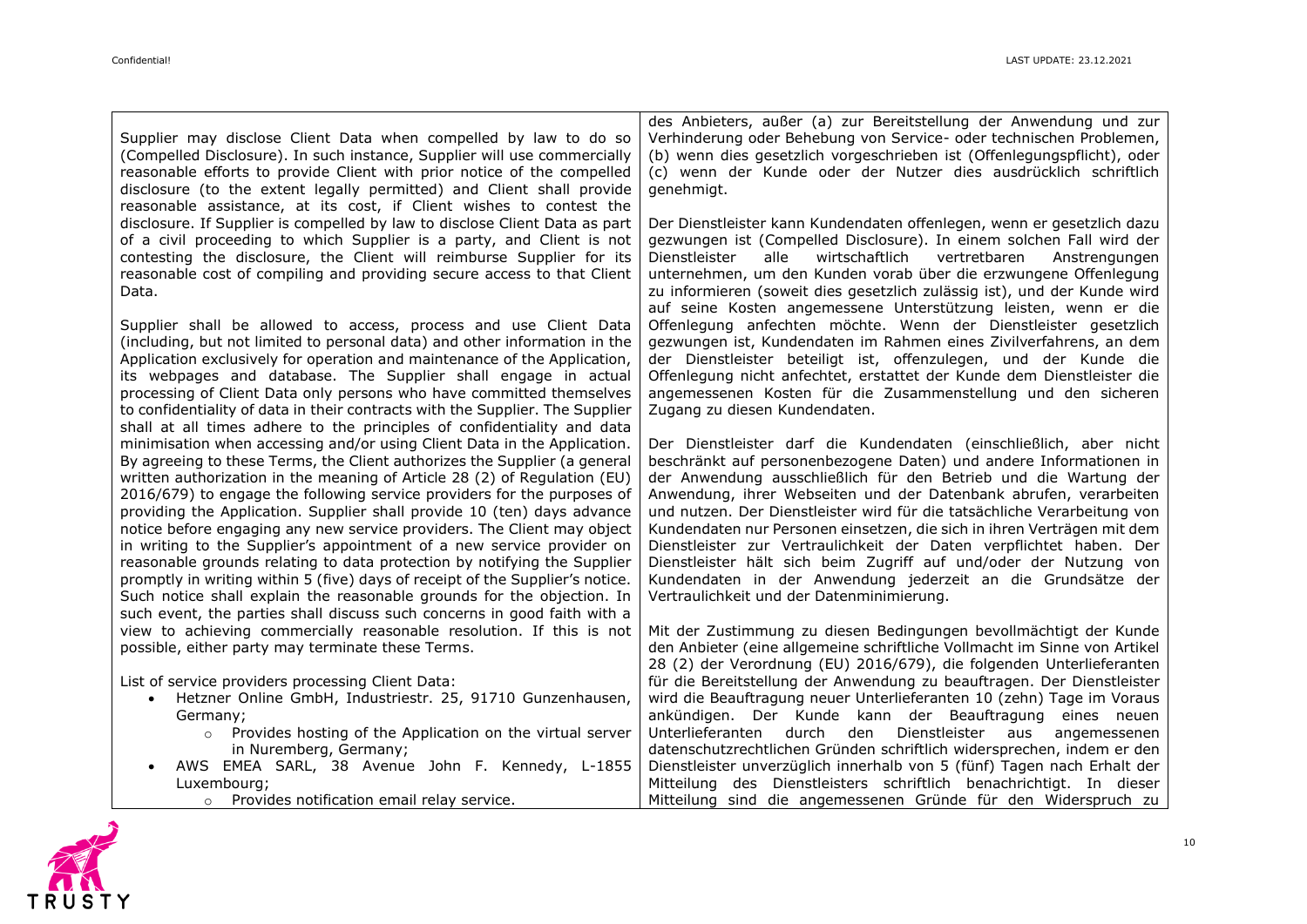erläutern. In diesem Fall erörtern die Parteien die Bedenken nach Treu und Glauben mit dem Ziel, eine wirtschaftlich angemessene Lösung zu

#### **7. Data Processing Contract** For the purposes of Article 28 of Regulation (EU) 2016/679, these Terms constitute the data processing contract between the Client as the data controller and Supplier as the data processor. The Client hereby instructs Supplier to process the data as described in these Terms. 7.1 Subject matter and nature of processing Supplier provides the Application where the Client, as the data controller, can receive, process and store personal data related to whistleblowing reports to the Client. The Application has been designed to work as an internal reporting channel tool but, to the extent not regulated by these Terms, the Client decides how they use the Application. The Client processes the personal data in the Application based on the provided personal consents and/or on the overriding private or public interest. The following personal data and other information are intended to be collected and processed in the Application: • personal data relating to a Whistleblower (reporting person), if provided: first name, last name, address, email address, telephone number, relationship toward the Client; • personal data relating to the persons suspected to be involved and the persons being aware of the violation, if provided: full name, position, organization; a factual description of the violation finden. Sollte dies nicht möglich sein, kann jede Partei die vorliegenden Bedingungen kündigen. Liste der Unterlieferanten, die Kundendaten verarbeiten: • Hetzner Online GmbH, Industriestr. 25, 91710 Gunzenhausen, Deutschland; o Bietet das Hosting der Anwendung auf dem virtuellen Server in Nürnberg, Deutschland, an; • AWS EMEA SARL, 38 Avenue John F. Kennedy, L-1855 Luxemburg; o Bietet einen E-Mail-Relay-Dienst für Benachrichtigungen an. **7. Datenverarbeitungsvertrag** Im Sinne von Artikel 28 der Verordnung (EU) 2016/679 bilden diese Bedingungen den Datenverarbeitungsvertrag zwischen dem Kunden als dem für die Datenverarbeitung Verantwortlichen und dem Dienstleister als dem Datenverarbeiter. Der Kunde weist hiermit den Dienstleister an, die Daten wie in diesen Bedingungen beschrieben zu verarbeiten. 7.1 Gegenstand und Art der Verarbeitung Der Dienstleister stellt die Anwendung zur Verfügung, mit der der Kunde als der für die Datenverarbeitung Verantwortliche personenbezogene Daten im Zusammenhang mit Whistleblowing-Meldungen an den Kunden empfangen, verarbeiten und speichern kann. Die Anwendung ist als interner Meldekanal konzipiert, aber soweit nicht durch diese Bedingungen geregelt, entscheidet der Kunde, wie er die Anwendung nutzt. Der Kunde verarbeitet die personenbezogenen Daten in der Anwendung auf der Grundlage der erteilten persönlichen Einwilligungen und/oder des überwiegenden privaten oder öffentlichen Interesses. Die folgenden personenbezogenen Daten und sonstigen Informationen sollen in der Anwendung erfasst und verarbeitet werden: • personenbezogene Daten über einen Whistleblower (meldende Person), sofern angegeben: Vorname, Nachname, Adresse, E-Mail-Adresse, Telefonnummer, Beziehung zum Kunden;



11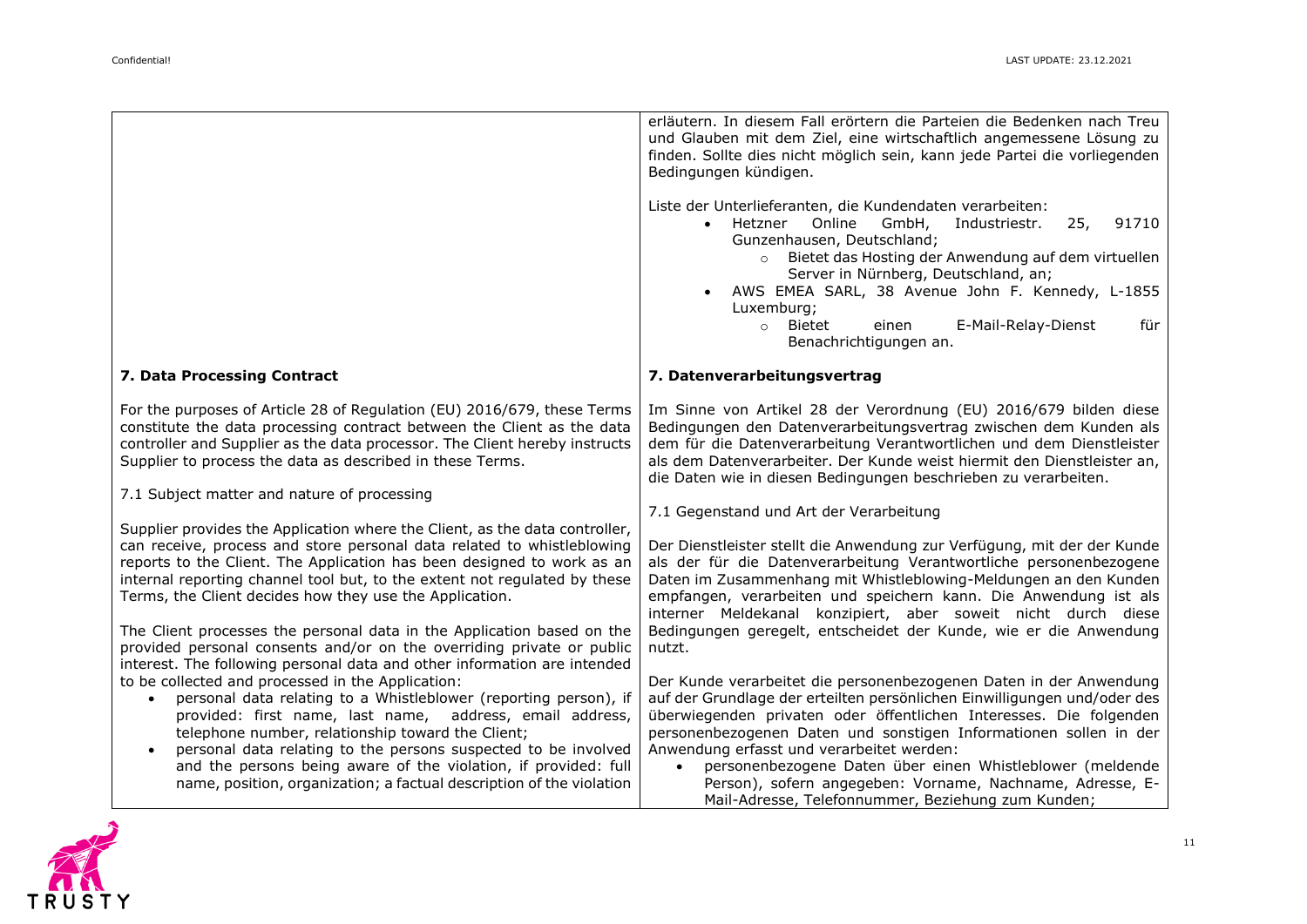as well as a description of the circumstances of the incident, including time and place of the incident;

• personal data relating to the Users: first name, last name, email address, function with the Client.

The above listed data and information shall be stored in the Application's database operated by the Supplier and hosted on a virtual server in the EU, all on behalf of and for the Client. The Web Site and the Application are also operated by Supplier on behalf of the Client. Supplier acts as a contractual data processor for the Client when processing personal data in the Application. No Client Data is transferred to third countries outside of the European Economic Area.

## 7.2 Duration

Supplier will process data on behalf of the Client until the termination of the Application in accordance with these Terms. Upon termination, Supplier will, at the choice of the Client, permanently delete, or return all Client Data (including all data stored on the hosting server) to the Client and permanently delete all existing copies, unless Supplier is legally obliged to store the Client Data.

# 7.3 Parties' rights and obligations

The Client's rights and obligations regarding Client Data are provided in these Terms. Supplier ensures that persons authorised to process the personal data have committed themselves to confidentiality or are under an appropriate statutory obligation of confidentiality.

The Supplier takes all measures required pursuant to Article 32 of Regulation (EU) 2016/679. The Supplier undertakes to make available to the Client all information necessary to demonstrate compliance with its obligations pursuant to Articles 32 to 36 of Regulation (EU) 2016/679, considering the nature of processing and the information available to Supplier, and to allow for and contribute to audits, including inspections, conducted or mandated by the Client as the data controller. Supplier as the data processor will assist the Client as the data controller in meeting the Client's obligations under Regulation (EU) 2016/679, providing subject access, and allowing data subjects to exercise their rights under Regulation (EU) 2016/679.

- personenbezogene Daten der Personen, die verdächtigt werden, an dem Verstoß beteiligt zu sein, und der Personen, die Kenntnis von dem Verstoß haben, falls angegeben: vollständiger Name, Position, Organisation; eine sachliche Beschreibung des Verstoßes sowie eine Beschreibung der Umstände des Vorfalls, einschließlich Zeit und Ort des Vorfalls;
- persönliche Daten der Nutzer: Vorname, Nachname, E-Mail-Adresse, Funktion beim Kunden.

Die oben aufgeführten Daten und Informationen werden in der Datenbank der Anwendung gespeichert, die vom Dienstleister betrieben und auf einem virtuellen Server in der EU gehostet wird, und zwar im Namen und für den Kunden. Die Website und die Anwendung werden ebenfalls vom Dienstleister im Namen des Kunden betrieben. Der Dienstleister handelt bei der Verarbeitung personenbezogener Daten in der Anwendung als Auftragsdatenverarbeiter für den Kunden. Es werden keine Kundendaten in Drittländer außerhalb des Europäischen Wirtschaftsraums übermittelt.

7.2 Dauer

Der Dienstleister wird die Daten im Auftrag des Kunden bis zur Kündigung der Anwendung in Übereinstimmung mit diesen Bedingungen verarbeiten. Bei Kündigung der Anwendung wird der Dienstleister nach Wahl des Kunden alle Kundendaten (einschließlich aller auf dem Hosting-Server gespeicherten Daten) endgültig löschen oder an den Kunden zurückgeben und alle vorhandenen Kopien endgültig löschen, es sei denn, der Dienstleister ist gesetzlich zur Aufbewahrung der Kundendaten verpflichtet.

## 7.3 Rechte und Pflichten der Parteien

Die Rechte und Pflichten des Kunden in Bezug auf die Kundendaten sind in diesen Bedingungen festgelegt. Der Dienstleister stellt sicher, dass die zur Verarbeitung der personenbezogenen Daten befugten Personen sich zur Vertraulichkeit verpflichtet haben oder einer entsprechenden gesetzlichen Verschwiegenheitspflicht unterliegen.

Der Dienstleister ergreift alle gemäß Artikel 32 der Verordnung (EU) 2016/679 erforderlichen Maßnahmen. Der Dienstleister verpflichtet sich, dem Kunden alle Informationen zur Verfügung zu stellen, die erforderlich

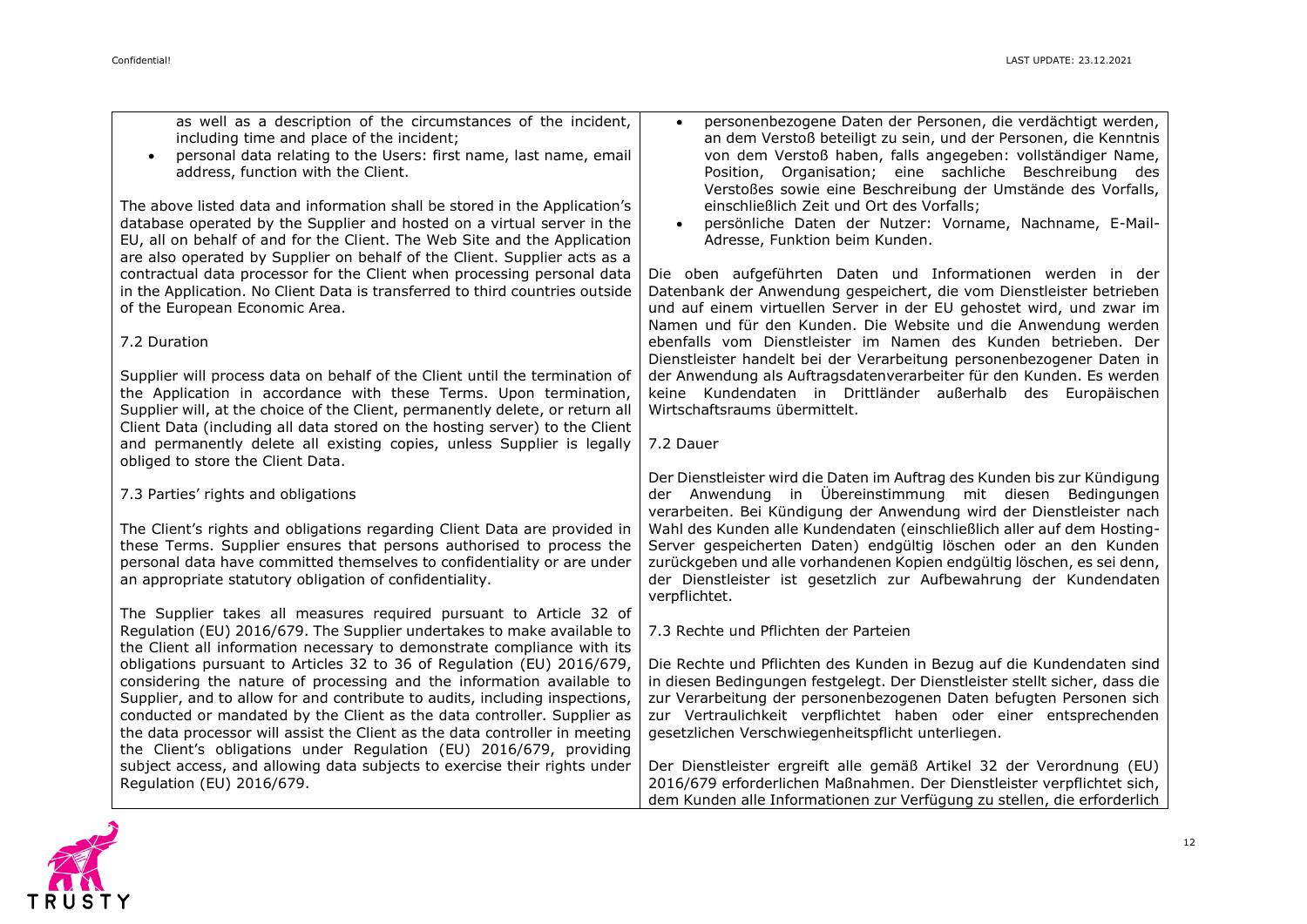| Supplier shall provide the Client at the latter's request with a separate<br>data processing agreement, including technical and organizational<br>measures document.                                                                                                                                                                                                                                                                                                                                                                                                                                                                                                                                                         | sind, um die Einhaltung seiner Verpflichtungen gemäß Artikel 32 bis 36<br>der Verordnung (EU) 2016/679 nachzuweisen, wobei die Art der<br>Verarbeitung und die dem Dienstleister zur Verfügung stehenden<br>Informationen zu berücksichtigen sind, und Audits, einschließlich<br>Inspektionen, die vom Kunden als dem für die Datenverarbeitung<br>Verantwortlichen durchgeführt oder in Auftrag gegeben werden, zu<br>ermöglichen und daran mitzuwirken. Der Dienstleister<br>als<br>Datenverarbeiter unterstützt den Kunden als den für die Verarbeitung<br>Verantwortlichen bei der Erfüllung der Verpflichtungen des Kunden<br>gemäß der Verordnung (EU) 2016/679, gewährt den Betroffenen Zugang |
|------------------------------------------------------------------------------------------------------------------------------------------------------------------------------------------------------------------------------------------------------------------------------------------------------------------------------------------------------------------------------------------------------------------------------------------------------------------------------------------------------------------------------------------------------------------------------------------------------------------------------------------------------------------------------------------------------------------------------|-------------------------------------------------------------------------------------------------------------------------------------------------------------------------------------------------------------------------------------------------------------------------------------------------------------------------------------------------------------------------------------------------------------------------------------------------------------------------------------------------------------------------------------------------------------------------------------------------------------------------------------------------------------------------------------------------------|
|                                                                                                                                                                                                                                                                                                                                                                                                                                                                                                                                                                                                                                                                                                                              | und ermöglicht ihnen die Ausübung ihrer Rechte gemäß der Verordnung<br>(EU) 2016/679.<br>Der Dienstleister stellt dem Kunden auf dessen Wunsch einen separaten<br>Datenverarbeitungsvertrag zur Verfügung, der ein Dokument mit<br>technischen und organisatorischen Maßnahmen enthält.                                                                                                                                                                                                                                                                                                                                                                                                               |
| 8. Privacy                                                                                                                                                                                                                                                                                                                                                                                                                                                                                                                                                                                                                                                                                                                   | 8. Datenschutz                                                                                                                                                                                                                                                                                                                                                                                                                                                                                                                                                                                                                                                                                        |
| Supplier's Privacy Policy at www.trusty.report/privacy is hereby<br>incorporated into these Terms by reference. The Privacy Policy governs<br>Supplier's collection, use, and disclosure of the Client's information as<br>provided in the sign-up forms for Trusty.                                                                                                                                                                                                                                                                                                                                                                                                                                                         | Datenschutzrichtlinie<br><b>Dienstleisters</b><br>Die i<br>des<br>unter<br>www.trusty.report/privacy wird hiermit durch Bezugnahme in diese<br>Bedingungen aufgenommen. Die Datenschutzrichtlinie regelt die<br>Erfassung, Verwendung und Offenlegung der Daten des Kunden durch<br>den Dienstleister, wie sie in den Anmeldeformularen für Trusty<br>angegeben sind.                                                                                                                                                                                                                                                                                                                                 |
| <b>9. Restrictions</b>                                                                                                                                                                                                                                                                                                                                                                                                                                                                                                                                                                                                                                                                                                       | 9. Beschränkungen                                                                                                                                                                                                                                                                                                                                                                                                                                                                                                                                                                                                                                                                                     |
| 9.1 Prohibited Activities                                                                                                                                                                                                                                                                                                                                                                                                                                                                                                                                                                                                                                                                                                    | 9.1 Verbotene Aktivitäten                                                                                                                                                                                                                                                                                                                                                                                                                                                                                                                                                                                                                                                                             |
| Client and its authorized Users may use the Application and any part or<br>element thereof only in the scope, with the means and for purposes as<br>identified in these Terms and applicable law. By way of example, neither<br>the Client nor any User may:<br>use the Application or any part or element thereof to commit a<br>crime, breach any applicable law or entice or invite others to carry<br>out such illegal actions;<br>copy, duplicate, distribute, modify, adapt, hack, create derivative<br>works, reverse engineer or decompile the Application or any part<br>or element thereof, or attempt to extract the source code thereof,<br>unless (i) it is expressly allowed under applicable law, and (ii) to | Der Kunde und seine autorisierten Nutzer dürfen die Anwendung und<br>Teile oder Elemente davon nur in dem Umfang, mit den Mitteln und zu<br>den Zwecken nutzen, die in diesen Bedingungen und dem geltenden<br>Recht festgelegt sind. So dürfen beispielsweise weder der Kunde noch ein<br>Nutzer:<br>· die Anwendung oder einen Teil oder ein Element davon zu nutzen,<br>um ein Verbrechen zu begehen, gegen geltendes Recht zu<br>verstoßen oder andere zu solchen illegalen Handlungen zu<br>verleiten oder einzuladen;<br>die Anwendung oder einen Teil oder ein Element davon zu<br>kopieren, zu vervielfältigen, zu verbreiten, zu modifizieren,                                               |

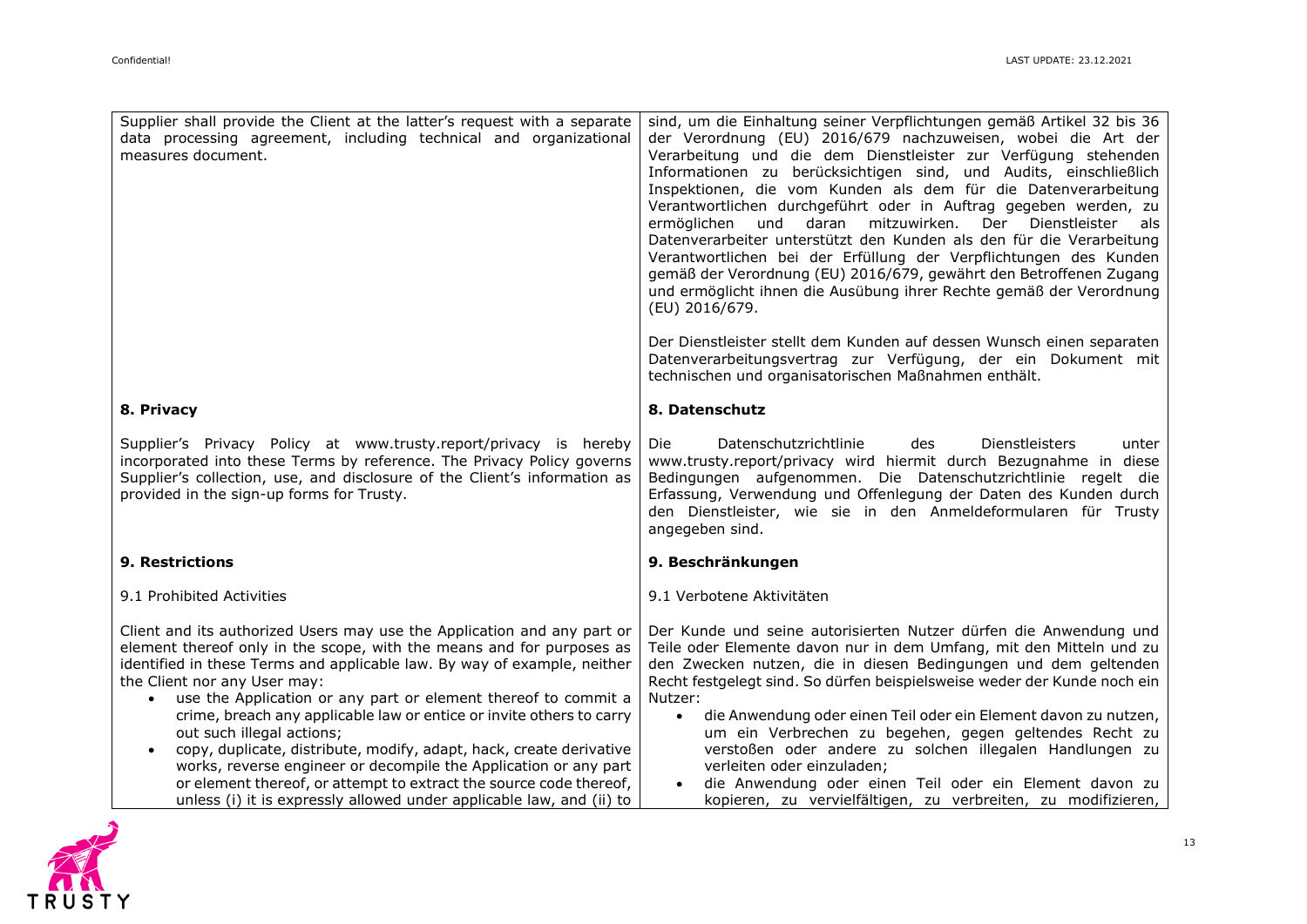the extent that Supplier is not permitted by that applicable law to exclude or limit the foregoing rights;

- endanger, interfere, compromise, or circumvent the privacy, use and/or security of the Application, including, without limitation, submit data or content that may contain viruses or other harmful components;
- use the Application or any part or element thereof unless it has agreed to these Terms.

# 9.2 Supplier's Consent

The Client or any User may not, without Supplier's prior written consent:

- sell, resell, lease, license, sublicense the Application in whole or in part to any third persons;
- use the Application or any part or element thereof in a scope, with means or for purposes other than those for which their functionality was created.

# **10. Intellectual Property Rights**

10.1 Supplier's Intellectual Property Rights in the Application

The Application, Materials, Supplier's trade names and trademarks, and any parts or elements thereof are solely and exclusively owned and operated by Supplier and its third party vendors and hosting partners. Materials are protected by copyright, trade dress, patent, trade secrets, and trademark laws, international conventions and treaties, and all other relevant intellectual property and proprietary rights laws. Supplier, its affiliates and licensors retain all right, title and interest in the Application, Materials, Trusty trade names and trademarks, and any parts or elements thereof. The use of the Application and Materials, and any parts or elements thereof does not grant the Client any ownership right or intellectual property rights therein. Any commercial or promotional distribution, publishing or exploitation of the Materials is strictly



- den Datenschutz, die Nutzung und/oder die Sicherheit der Anwendung zu gefährden, zu beeinträchtigen, zu kompromittieren oder zu umgehen, einschließlich, aber nicht beschränkt auf die Übermittlung von Daten oder Inhalten, die Viren oder andere schädliche Komponenten enthalten können;
- die Anwendung oder einen Teil oder ein Element davon zu nutzen, wenn er diesen Bedingungen nicht zugestimmt hat.

## 9.2 Zustimmung des Dienstleisters

Der Kunde oder ein Nutzer darf ohne die vorherige schriftliche Zustimmung des Dienstleisters nicht

- die Anwendung ganz oder teilweise an Dritte zu verkaufen, weiterzuverkaufen, zu vermieten, zu lizenzieren oder unterzulizenzieren;
- die Anwendung oder einen Teil oder ein Element davon in einem anderen Umfang, mit anderen Mitteln oder für andere Zwecke als die, für die ihre Funktionalität geschaffen wurde, verwenden.

# **10. Rechte an geistigem Eigentum**

10.1 Geistige Eigentumsrechte des Dienstleisters an der Anwendung

Die Anwendung, die Materialien, die Markennamen und Warenzeichen des Dienstleisters sowie alle Teile oder Elemente der Anwendung sind alleiniges und ausschließliches Eigentum des Dienstleisters und seiner Drittanbieter und Hosting-Partner und werden von diesen betrieben. Die Materialien sind durch Urheberrechte, Handelsaufmachungen, Patente, Geschäftsgeheimnisse und Markengesetze, internationale Konventionen und Verträge sowie durch alle anderen einschlägigen Gesetze zum Schutz des geistigen Eigentums und der Eigentumsrechte geschützt. Der Dienstleister, seine verbundenen Unternehmen und Lizenzgeber behalten alle Rechte, Titel und Interessen an der Anwendung, den Materialien, den Trusty-Markennamen und -Warenzeichen und allen Teilen oder Elementen davon. Durch die Nutzung der Anwendung und der Materialien

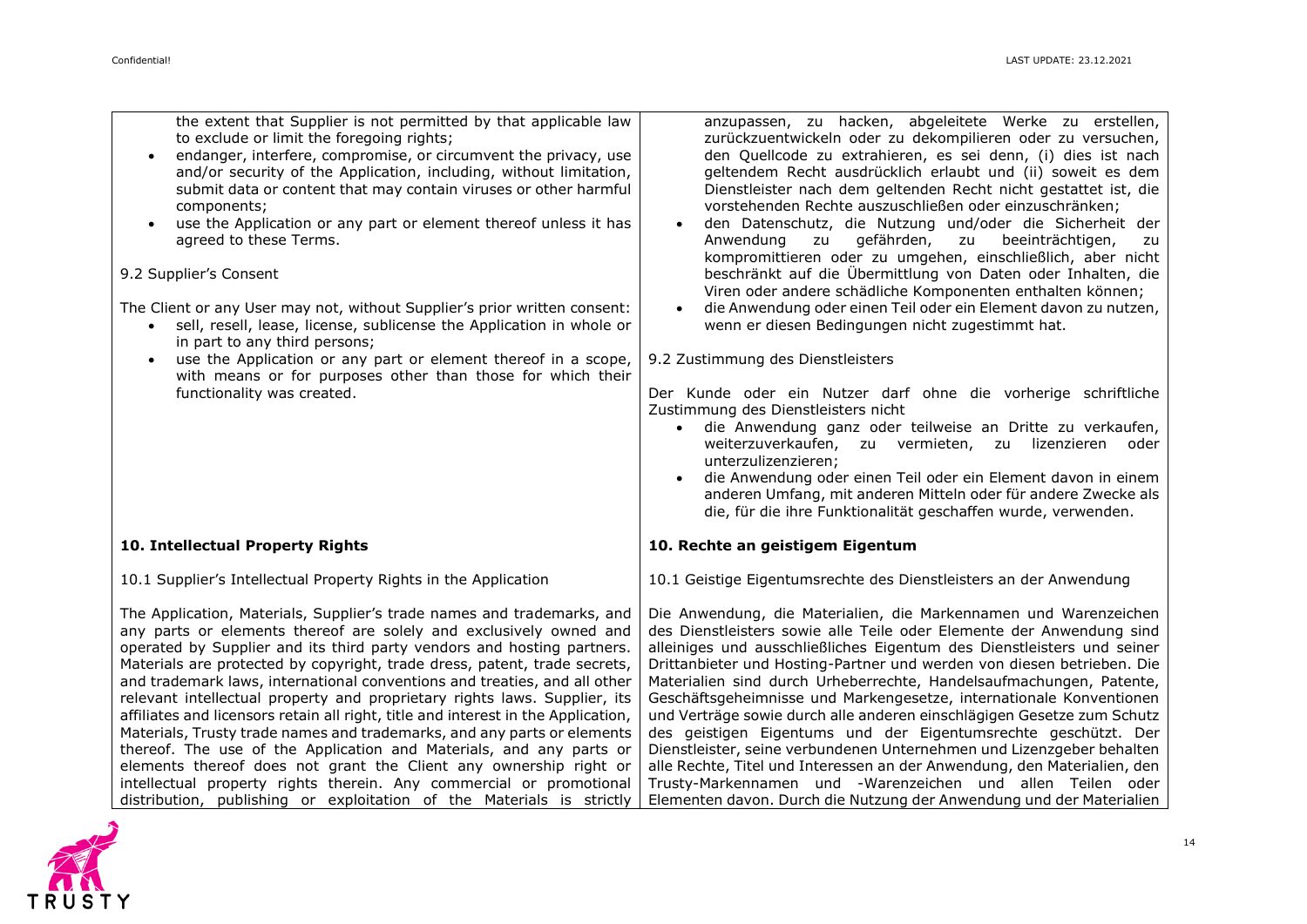| prohibited unless a prior written permission from Supplier or the<br>otherwise applicable rights holder has been obtained. Supplier reserves<br>all rights to the Application, Materials and its trade names and trademarks<br>not expressly granted in the Terms.<br>10.2 System Activity Data<br>The Client grants Supplier the right to use and analyse aggregate system<br>activity data associated with use of the Application by the Client, its Users<br>and Whistleblowers for the purposes of optimizing, improving or<br>enhancing the way the Application operates, and to create new Features<br>and functionality in connection with the Application in the sole discretion<br>of Supplier.<br>10.3 Feedback<br>If the Client or a User provides Supplier with any comments, bug reports,<br>feedback, or modifications for the Application ("Feedback"), Supplier shall<br>have the right to use such Feedback at its discretion, including, but not<br>limited to the incorporation of such suggested changes into the<br>Application. | sowie jeglicher Teile oder Elemente davon werden dem Kunden keinerlei<br>Eigentumsrechte oder Rechte an geistigem Eigentum eingeräumt.<br>Jegliche kommerzielle oder werbliche Verbreitung, Veröffentlichung oder<br>Verwertung der Materialien ist strengstens untersagt, es sei denn, es liegt<br>eine vorherige schriftliche Genehmigung des Dienstleisters oder des<br>jeweiligen Rechteinhabers vor. Der Dienstleister behält sich alle Rechte<br>an der Anwendung, den Materialien und seinen Handelsnamen und<br>Warenzeichen vor, die nicht ausdrücklich in den Bedingungen gewährt<br>werden.<br>10.2 Systemaktivitätsdaten<br>Der Kunde räumt dem Dienstleister das Recht ein, die Gesamtheit der<br>Systemaktivitätsdaten, die mit der Nutzung der Anwendung durch den<br>Kunden, seine Nutzer und Hinweisgeber verbunden sind, zu nutzen und<br>zu analysieren, um die Funktionsweise der Anwendung zu optimieren, zu<br>verbessern oder zu erweitern und um neue Merkmale und Funktionen in<br>Verbindung mit der Anwendung nach dem alleinigen Ermessen des<br>Dienstleisters zu schaffen.<br>10.3 Rückmeldung |
|-------------------------------------------------------------------------------------------------------------------------------------------------------------------------------------------------------------------------------------------------------------------------------------------------------------------------------------------------------------------------------------------------------------------------------------------------------------------------------------------------------------------------------------------------------------------------------------------------------------------------------------------------------------------------------------------------------------------------------------------------------------------------------------------------------------------------------------------------------------------------------------------------------------------------------------------------------------------------------------------------------------------------------------------------------|------------------------------------------------------------------------------------------------------------------------------------------------------------------------------------------------------------------------------------------------------------------------------------------------------------------------------------------------------------------------------------------------------------------------------------------------------------------------------------------------------------------------------------------------------------------------------------------------------------------------------------------------------------------------------------------------------------------------------------------------------------------------------------------------------------------------------------------------------------------------------------------------------------------------------------------------------------------------------------------------------------------------------------------------------------------------------------------------------------------------------|
| The Client or User (as applicable) hereby grants Supplier a perpetual,<br>irrevocable, nonexclusive, royalty free license under all rights necessary<br>to incorporate, publish, reproduce, distribute, modify, adapt, prepare<br>derivative works of, publicly display, publicly perform, exploit and use the<br>Feedback for any purpose.                                                                                                                                                                                                                                                                                                                                                                                                                                                                                                                                                                                                                                                                                                           | Wenn der Kunde oder ein Nutzer dem Dienstleister Kommentare,<br>Fehlerberichte, Rückmeldungen oder Änderungen für die Anwendung<br>("Rückmeldungen") zur Verfügung stellt, ist der Dienstleister berechtigt,<br>diese Rückmeldungen nach eigenem Ermessen zu verwenden,<br>insbesondere die vorgeschlagenen Änderungen in die Anwendung<br>einzubauen.                                                                                                                                                                                                                                                                                                                                                                                                                                                                                                                                                                                                                                                                                                                                                                       |
|                                                                                                                                                                                                                                                                                                                                                                                                                                                                                                                                                                                                                                                                                                                                                                                                                                                                                                                                                                                                                                                       | Der Kunde oder der Nutzer (je nach Fall) gewährt dem Dienstleister<br>hiermit eine unbefristete, unwiderrufliche, nicht ausschließliche,<br>gebührenfreie Lizenz mit allen Rechten, die erforderlich sind, um das<br>Feedback zu integrieren, zu veröffentlichen, zu vervielfältigen, zu<br>vertreiben, zu modifizieren, anzupassen, abgeleitete Werke davon zu<br>erstellen, öffentlich auszustellen, öffentlich vorzuführen, zu verwerten<br>und für jeden Zweck zu nutzen.                                                                                                                                                                                                                                                                                                                                                                                                                                                                                                                                                                                                                                                |
| 11. Third-Party Sites, Products and Services                                                                                                                                                                                                                                                                                                                                                                                                                                                                                                                                                                                                                                                                                                                                                                                                                                                                                                                                                                                                          | 11. Websites, Produkte und Dienste von Drittanbietern                                                                                                                                                                                                                                                                                                                                                                                                                                                                                                                                                                                                                                                                                                                                                                                                                                                                                                                                                                                                                                                                        |
| The Application may include links to other websites or services ("Linked<br>Sites") solely as a convenience to the Client. Unless otherwise specifically                                                                                                                                                                                                                                                                                                                                                                                                                                                                                                                                                                                                                                                                                                                                                                                                                                                                                              | Die Anwendung kann Links zu anderen Websites oder Diensten<br>("Verknüpfte Sites") enthalten, die dem Kunden lediglich als                                                                                                                                                                                                                                                                                                                                                                                                                                                                                                                                                                                                                                                                                                                                                                                                                                                                                                                                                                                                   |

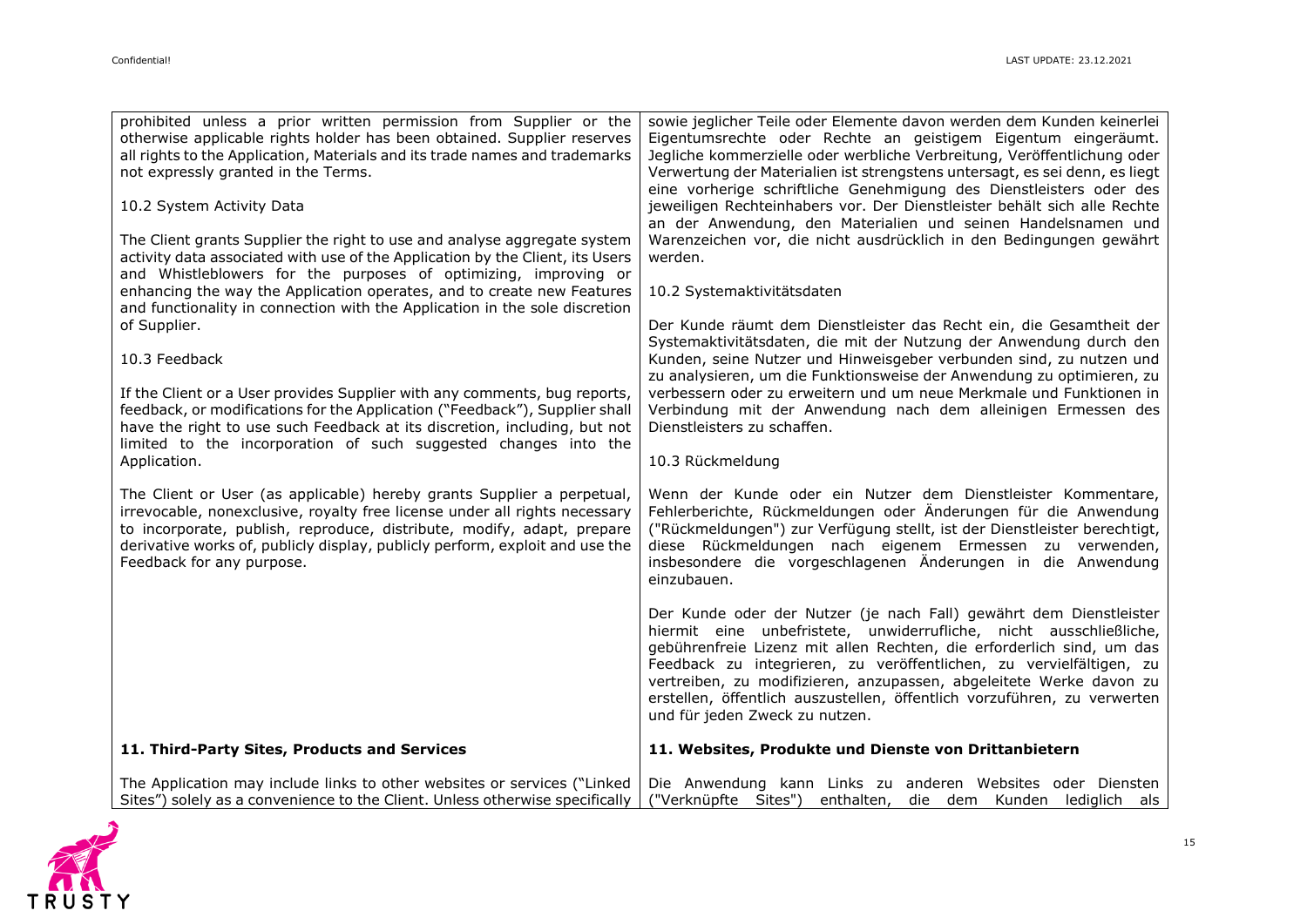and explicitly indicated, Supplier does not endorse any such Linked Sites or the information, material, products, or services contained on or accessible through Linked Sites. Furthermore, Supplier makes no express or implied warranties with regard to the information, material, products, or services that are contained on or accessible through Linked Sites. Access and use of linked sites, including the information, material, products, and services on linked sites or available through linked sites, is solely at the client's own risk.

#### **12. Disclaimers; No Warranty**

Unless otherwise expressly stated by Supplier, the Application, Material and any Content or Features made available in conjunction with or through the Application are provided "as is" and "as available" without warranties of any kind either express or implied. To the fullest extent permissible pursuant to applicable law, Supplier and its affiliates disclaim all warranties, statutory, express or implied, including, but not limited to, implied warranties of merchantability, fitness for a particular purpose, non-infringement of proprietary rights, correctness, accuracy, and reliability.

Unless otherwise expressly stated by Supplier, Supplier and its affiliates do not warrant that the Application and any Content, Client Data or Features made available in conjunction with or through the Application will be uninterrupted or error-free, that defects will be corrected, or that the Application and any Content, Client Data or Features made available in conjunction with or through the Application or the server that makes them available are free of viruses or other harmful components.

Unless otherwise expressly stated by Supplier, Supplier and its affiliates do not warrant or make any representations regarding the use or the results of the use of the Application, Material or any linked sites, in terms of correctness, accuracy, reliability, or otherwise.

Annehmlichkeit dienen. Sofern nicht ausdrücklich anders angegeben, billigt der Dienstleister weder solche verlinkten Seiten noch die Informationen, Materialien, Produkte oder Dienstleistungen, die auf den verlinkten Seiten enthalten oder über diese zugänglich sind. Darüber hinaus gibt der Dienstleister keine ausdrücklichen oder stillschweigenden Gewährleistungen in Bezug auf die Informationen, das Material, die Produkte oder die Dienstleistungen, die auf den verlinkten Seiten enthalten oder über diese zugänglich sind. Der Zugriff auf und die Nutzung von verlinkten Seiten, einschließlich der Informationen, Materialien, Produkte und Dienstleistungen, die auf verlinkten Seiten enthalten oder über verlinkte Seiten zugänglich sind, erfolgt ausschließlich auf eigenes Risiko des Kunden.

#### **12. Haftungsausschlüsse; keine Gewährleistung**

Sofern vom Dienstleister nicht ausdrücklich anders angegeben, werden die Anwendung, das Material und alle Inhalte oder Funktionen, die in Verbindung mit oder über die Anwendung zur Verfügung gestellt werden, "wie besehen" und "wie verfügbar" ohne jegliche ausdrückliche oder stillschweigende Gewährleistung bereitgestellt. Soweit nach geltendem Recht zulässig, lehnen der Dienstleister und seine verbundenen Unternehmen alle gesetzlichen, ausdrücklichen oder stillschweigenden Gewährleistungen ab, einschließlich, aber nicht beschränkt auf stillschweigende Gewährleistungen der Marktgängigkeit, der Eignung für einen bestimmten Zweck, der Nichtverletzung von Eigentumsrechten, der Richtigkeit, Genauigkeit und Zuverlässigkeit.

Sofern vom Dienstleister nicht ausdrücklich anders angegeben, gewährleisten der Dienstleister und seine verbundenen Unternehmen nicht, dass die Anwendung und alle Inhalte, Kundendaten oder Funktionen, die in Verbindung mit oder über die Anwendung zur Verfügung gestellt werden, ununterbrochen oder fehlerfrei funktionieren, dass Fehler behoben werden oder dass die Anwendung und alle Inhalte, Kundendaten oder Funktionen, die in Verbindung mit oder über die Anwendung oder den Server, der sie zur Verfügung stellt, frei von Viren oder anderen schädlichen Komponenten sind.

Sofern vom Dienstleister nicht ausdrücklich anders angegeben, übernehmen der Dienstleister und seine verbundenen Unternehmen keine Gewähr für die Nutzung oder die Ergebnisse der Nutzung der

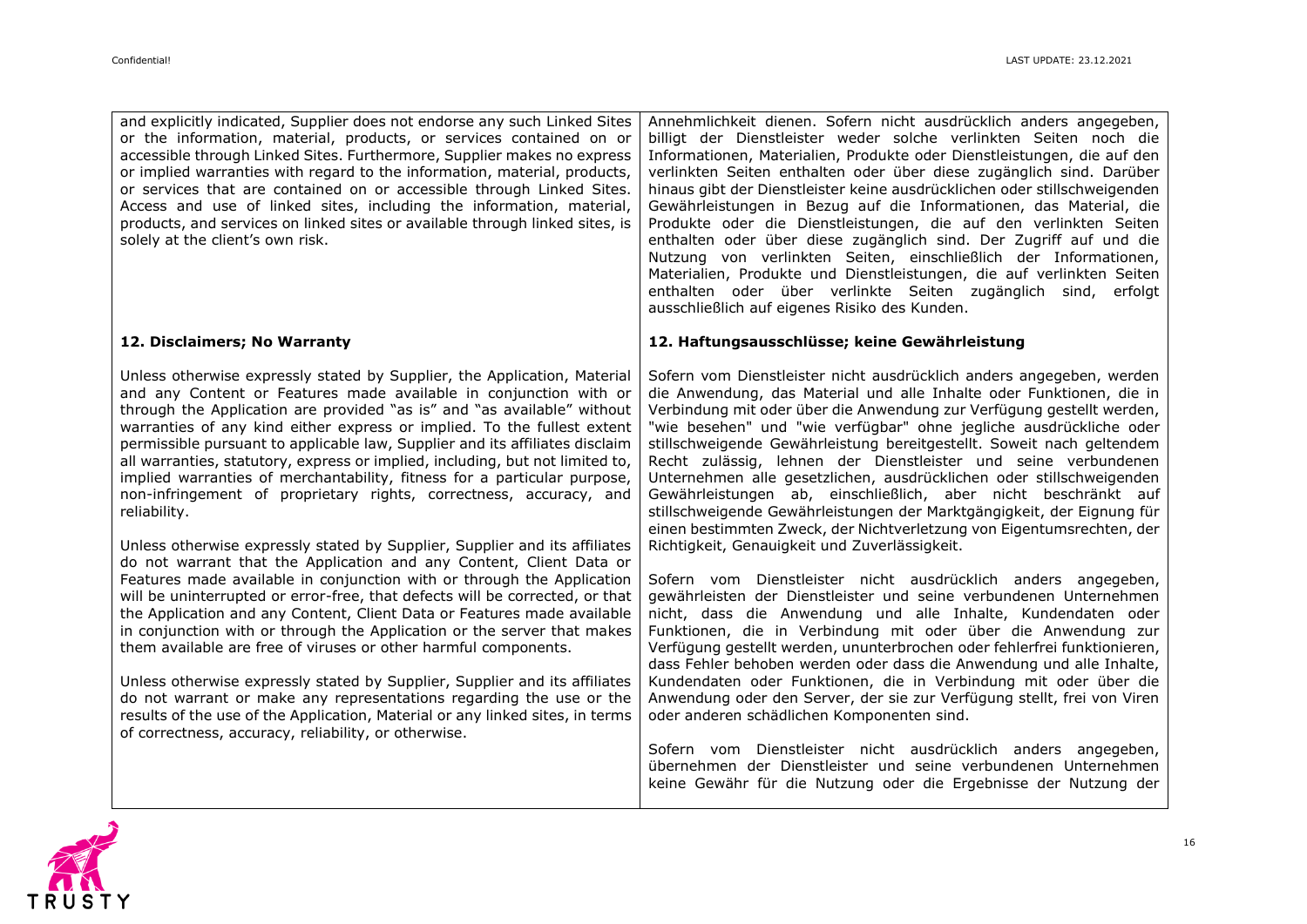## **13. Indemnification**

The Client agrees to defend, indemnify and hold Supplier and its affiliates harmless, and their respective directors, officers, employees and agents, from any claims, losses, damages, liabilities, including attorney's fees, arising out of the Client's use or misuse of the Application, Materials, representations made to Supplier, its affiliates and/or third parties, violation of these Terms, violation of the rights of any other person or entity, including, but not limited to Whistleblowers, or any breach of the foregoing representations, warranties, and covenants. Supplier reserves the right, at its own expense, to assume the exclusive defence and control of any matter for which the Client is required to indemnify Supplier, and the Client agrees to cooperate with such defence of these claims.

## **14. Liability**

## 14.1 Exclusion of Liability

Supplier shall not be liable to the Client or User for any consequences resulting from:

- any modifications in these Terms, the Application, Material, or any part or element thereof (including, but not limited to the Account), including any error, permanent or temporary interruption, discontinuance, suspension or other type of unavailability of the Application or Material;
- deletion of, corruption of, or failure to store any Client Data;
- use of Client Data by the Client or any of the Users associated with the Account;
- any disclosure, loss or unauthorized use of the Login Credentials;
- the Client's use of the Account or the Application by means of browsers other than those accepted or supported by the Supplier;
- the application of any remedies against the Client or authorized Users by the Supplier, for example if the Client or User has

Anwendung, des Materials oder der verlinkten Seiten in Bezug auf Korrektheit, Genauigkeit, Zuverlässigkeit oder Sonstiges.

## **13. Schadloshaltung**

Der Kunde erklärt sich damit einverstanden, den Dienstleister und die mit ihm verbundenen Unternehmen sowie deren Direktoren, leitende Angestellte, Mitarbeiter und Beauftragte zu verteidigen, freizustellen und schadlos zu halten von jeglichen Ansprüchen, Verlusten, Schäden, Haftungen, einschließlich Anwaltskosten, die sich aus der Nutzung oder dem Missbrauch der Anwendung, der Materialien, den gegenüber dem Dienstleister, den mit ihm verbundenen Unternehmen und/oder Dritten gemachten Zusicherungen, dem Verstoß gegen diese Bedingungen, der Verletzung der Rechte einer anderen natürlichen oder juristischen Person, einschließlich, aber nicht beschränkt auf Whistleblower, oder der Verletzung der vorstehenden Zusicherungen, Gewährleistungen und Verpflichtungen ergeben. Der Dienstleister behält sich das Recht vor, auf eigene Kosten die ausschließliche Verteidigung und Kontrolle über jede Angelegenheit zu übernehmen, für die der Kunde verpflichtet ist, den Dienstleister zu entschädigen, und der Kunde erklärt sich bereit, bei der Verteidigung gegen diese Ansprüche mitzuwirken.

## **14. Haftung**

## 14.1 Ausschluss der Haftung

Der Dienstleister haftet gegenüber dem Kunden oder Nutzer nicht für Folgen, die sich ergeben aus:

- Änderungen dieser Bedingungen, der Anwendung, des Materials oder eines Teils oder Elements davon (einschließlich, aber nicht beschränkt auf das Konto), einschließlich Fehler, dauerhafter oder vorübergehender Unterbrechung, Abbruch, Aussetzung oder anderer Arten der Nichtverfügbarkeit der Anwendung oder des Materials;
- das Löschen, die Beschädigung oder das Versäumnis, Kundendaten zu speichern;
- die Verwendung von Kundendaten durch den Kunden oder einen der mit dem Konto verbundenen Benutzer;
- Offenlegung, Verlust oder unbefugte Nutzung der Anmeldedaten;

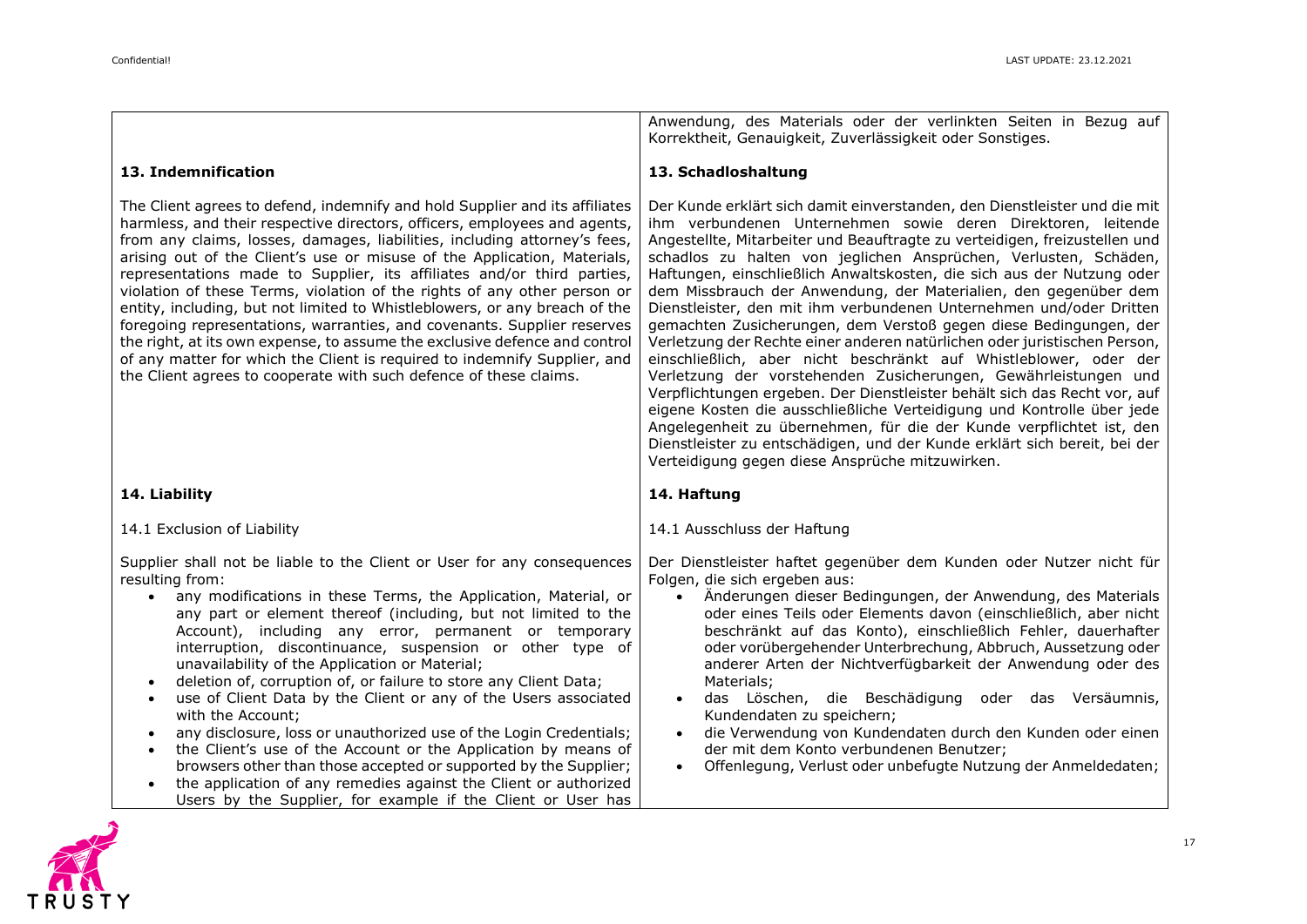committed a crime or conducted a breach of applicable law by using the Application or any part or element thereof;

- the differences between technologies and platforms used for access, for example if certain Features, functions, parts or elements of the Application are designed for use on a personal computer or laptop and do not function on a mobile platform or a tablet;
- the Supplier's application of the remedies described in these Terms, even if the reasonable grounds or legal basis for the application of these remedies turned out to be unfounded or invalid afterwards.

In addition, Supplier and its affiliates shall not be liable to the Client for any claim by any User, Whistleblower or third persons against the Client arising out of the Client's failure to:

- provide Supplier with accurate information about the Client, Users or Account;
- notify Supplier of any reasons due to which a User does not have the right to use the Account on behalf of the Client;
- process any report provided by a Whistleblower;
- ensure the lawfulness of the Client Data;
- obtain the necessary rights to use the Client Data; or
- abide by any of the restrictions described in these Terms.

## 14.2 Limitation of Liability

In no event shall the aggregate liability of Supplier and its affiliates arising out of or related to these Terms exceed the amount of 20.000 CHF. The foregoing limitation will apply whether an action is in contract or tort and regardless of the theory of liability.

14.3 Exclusion of Consequential and Related Damages

In no event will either party or its affiliates have any liability arising out of or related to these terms for any lost profits, revenues, goodwill, or indirect, special, incidental, consequential, cover, business interruption or punitive damages, whether an action is in contract or tort and regardless of the theory of liability, even if a party or its affiliates have been advised of the possibility of such damages or if a party's or its affiliates' remedy otherwise fails of its essential purpose.

- die Nutzung des Kontos oder der Anwendung durch den Kunden mit anderen Browsern als denen, die vom Dienstleister akzeptiert oder unterstützt werden;
- die Anwendung von Rechtsmitteln gegen den Kunden oder autorisierte Nutzer durch den Dienstleister, z. B. wenn der Kunde oder Nutzer durch die Nutzung der Anwendung oder eines Teils oder Elements der Anwendung eine Straftat oder einen Verstoß gegen geltendes Recht begangen hat;
- die Unterschiede zwischen den für den Zugang verwendeten Technologien und Plattformen, z. B. wenn bestimmte Features, Funktionen, Teile oder Elemente der Anwendung für die Nutzung auf einem PC oder Laptop konzipiert sind und auf einer mobilen Plattform oder einem Tablet nicht funktionieren;
- die Anwendung der in diesen Bedingungen beschriebenen Rechtsbehelfe durch den Dienstleister, auch wenn sich die angemessenen Gründe oder die Rechtsgrundlage für die Anwendung dieser Rechtsbehelfe im Nachhinein als unbegründet oder ungültig erweisen.

Darüber hinaus haften der Dienstleister und seine verbundenen Unternehmen gegenüber dem Kunden nicht für Ansprüche von Nutzern, Whistleblowern oder Dritten gegen den Kunden, die sich aus dem Versäumnis des Kunden ergeben,:

- dem Dienstleister korrekte Informationen über den Kunden, die Nutzer oder das Konto zur Verfügung zu stellen;
- dem Dienstleister alle Gründe mitzuteilen, aus denen ein Nutzer nicht berechtigt ist, das Konto im Namen des Kunden zu nutzen;
- jede von einem Whistleblower eingereichte Meldung zu bearbeiten;
- die Rechtmäßigkeit der Kundendaten sicherzustellen;
- die erforderlichen Rechte zur Nutzung der Kundendaten zu erhalten; oder
- eine der in diesen Bedingungen beschriebenen Beschränkungen einzuhalten.

## 14.2 Begrenzung der Haftung

In keinem Fall darf die Gesamthaftung des Dienstleisters und seiner verbundenen Unternehmen, die sich aus oder im Zusammenhang mit diesen Bedingungen ergibt, den Betrag von 20.000 CHF übersteigen. Die vorstehende Beschränkung gilt unabhängig davon, ob es sich um eine

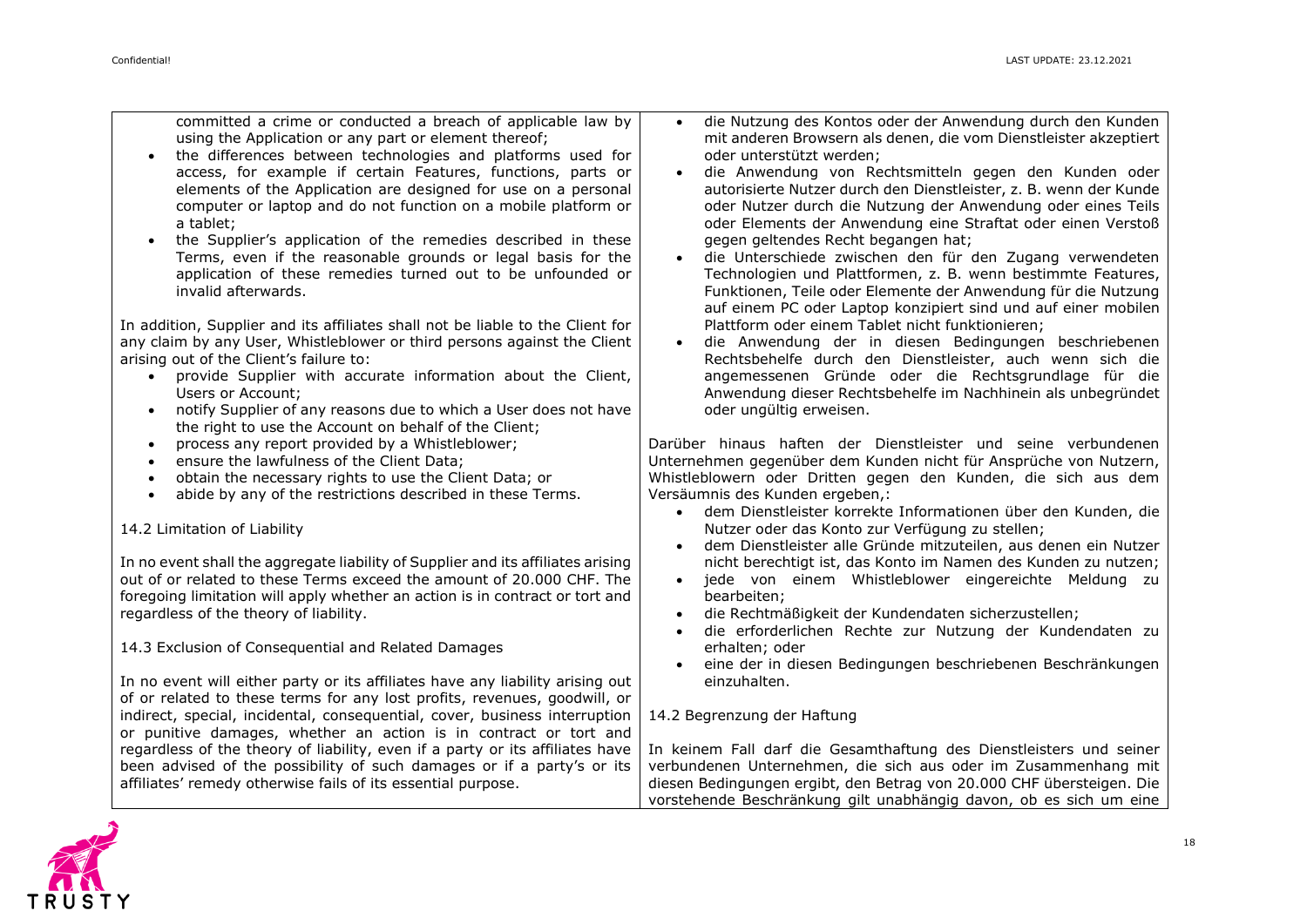|                                                                                                                                                                                                                                                                                                                                                                                                                                                                                                              | Klage aus Vertrag oder unerlaubter Handlung handelt, und unabhängig<br>von der Haftungstheorie.                                                                                                                                                                                                                                                                                                                                                                                                                                                                                                                   |
|--------------------------------------------------------------------------------------------------------------------------------------------------------------------------------------------------------------------------------------------------------------------------------------------------------------------------------------------------------------------------------------------------------------------------------------------------------------------------------------------------------------|-------------------------------------------------------------------------------------------------------------------------------------------------------------------------------------------------------------------------------------------------------------------------------------------------------------------------------------------------------------------------------------------------------------------------------------------------------------------------------------------------------------------------------------------------------------------------------------------------------------------|
|                                                                                                                                                                                                                                                                                                                                                                                                                                                                                                              | 14.3 Ausschluss von Folgeschäden und damit verbundenen Schäden                                                                                                                                                                                                                                                                                                                                                                                                                                                                                                                                                    |
|                                                                                                                                                                                                                                                                                                                                                                                                                                                                                                              | In keinem Fall haften eine der Parteien oder ihre Partner für entgangene<br>Gewinne, Einnahmen, Goodwill oder indirekte, besondere, zufällige oder<br>Folgeschäden,<br>Schäden<br>durch<br>Betriebsunterbrechung<br>oder<br>Strafschadensersatz, unabhängig davon, ob es sich um eine Klage aus<br>Vertrag oder unerlaubter Handlung handelt und unabhängig von der<br>Haftungstheorie, selbst wenn eine Partei oder ihre Partner auf die<br>Möglichkeit solcher Schäden hingewiesen wurden oder wenn das<br>Rechtsmittel einer Partei oder ihrer Partner anderweitig seinen<br>wesentlichen Zweck verfehlt.      |
| 15. Modifications of the Terms                                                                                                                                                                                                                                                                                                                                                                                                                                                                               | 15. Änderungen der Bedingungen                                                                                                                                                                                                                                                                                                                                                                                                                                                                                                                                                                                    |
| Supplier reserves the right, at its sole discretion, to change, modify, add,<br>or remove portions of the Terms at any time by posting such changes on<br>or through the Application. Such amended Terms will become effective<br>10 (ten) days after their posting in the Application.<br>The Client is obliged to check these Terms periodically for changes.<br>Continued use of the Application after such changes have become<br>effective constitutes the Client's binding acceptance of such changes. | Der Dienstleister behält sich das Recht vor, nach eigenem Ermessen<br>jederzeit Teile der Bedingungen zu ändern, zu modifizieren, hinzuzufügen<br>oder zu entfernen, indem er solche Änderungen in oder über die<br>Anwendung veröffentlicht. Solche geänderten Bedingungen treten 10<br>(zehn) Tage nach ihrer Veröffentlichung in der Anwendung in Kraft.<br>Der Kunde ist verpflichtet, diese Bedingungen regelmäßig auf<br>Änderungen zu überprüfen. Die fortgesetzte Nutzung der Anwendung<br>nach Inkrafttreten solcher Änderungen bedeutet die verbindliche<br>Annahme dieser Änderungen durch den Kunden. |
| 16. Termination of the Terms                                                                                                                                                                                                                                                                                                                                                                                                                                                                                 | 16. Kündigung der Bedingungen                                                                                                                                                                                                                                                                                                                                                                                                                                                                                                                                                                                     |
| 16.1 For Convenience                                                                                                                                                                                                                                                                                                                                                                                                                                                                                         | 16.1 Ohne Gründen                                                                                                                                                                                                                                                                                                                                                                                                                                                                                                                                                                                                 |
| These Terms, and hence consequentially also the subscription to the<br>Application, may be terminated by the Client with a written notice at any<br>time with immediate effect.                                                                                                                                                                                                                                                                                                                              | Diese Bedingungen, und damit auch das Abonnement der Anwendung,<br>können vom Kunden jederzeit mit sofortiger Wirkung schriftlich<br>gekündigt werden.                                                                                                                                                                                                                                                                                                                                                                                                                                                            |
| Supplier may terminate the Terms with a written notice upon decision to<br>end providing the Application with a 1 (one) month notice period. Supplier<br>may also terminate the Terms with an immediate effect if proceedings<br>are initiated for the Client's liquidation or insolvency or a negotiated                                                                                                                                                                                                    | Der Dienstleister kann die Bedingungen mit einer Frist von 1 (einem)<br>Monat schriftlich kündigen, wenn er beschließt, die Bereitstellung der<br>Anwendung zu beenden. Der Dienstleister kann die Bedingungen auch<br>mit sofortiger Wirkung kündigen, wenn ein Verfahren zur Liquidation oder<br>Insolvenz des Kunden eingeleitet wird oder ein Vergleich mit den                                                                                                                                                                                                                                               |

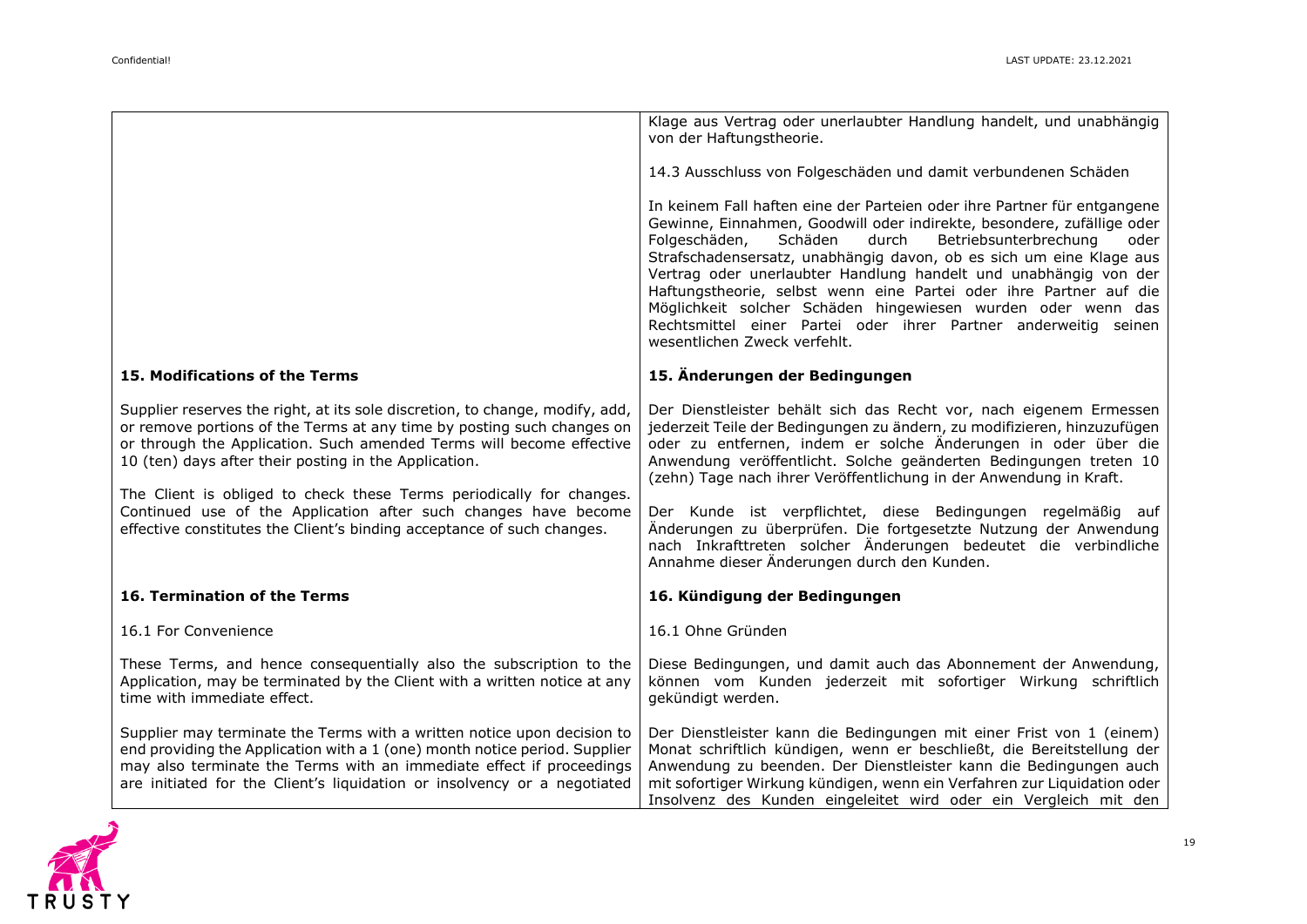| settlement with the Client's creditors is concluded or an assignment is<br>made on behalf of the Client for the benefit of creditors.                                                                                                                                                                                                                                                                                                                                                                                                                                                                                                                                                                                                                                                                                                                                                                                                                                                                                                                               | Gläubigern des Kunden geschlossen wird oder eine Abtretung im Namen<br>des Kunden zugunsten der Gläubiger erfolgt.                                                                                                                                                                                                                                                                                                                                                                                                                                                                                                                                                                                                                                                                                                                                                                                                                                                                        |
|---------------------------------------------------------------------------------------------------------------------------------------------------------------------------------------------------------------------------------------------------------------------------------------------------------------------------------------------------------------------------------------------------------------------------------------------------------------------------------------------------------------------------------------------------------------------------------------------------------------------------------------------------------------------------------------------------------------------------------------------------------------------------------------------------------------------------------------------------------------------------------------------------------------------------------------------------------------------------------------------------------------------------------------------------------------------|-------------------------------------------------------------------------------------------------------------------------------------------------------------------------------------------------------------------------------------------------------------------------------------------------------------------------------------------------------------------------------------------------------------------------------------------------------------------------------------------------------------------------------------------------------------------------------------------------------------------------------------------------------------------------------------------------------------------------------------------------------------------------------------------------------------------------------------------------------------------------------------------------------------------------------------------------------------------------------------------|
| 16.2 For Breach                                                                                                                                                                                                                                                                                                                                                                                                                                                                                                                                                                                                                                                                                                                                                                                                                                                                                                                                                                                                                                                     | 16.2 Wegen Verstoßes                                                                                                                                                                                                                                                                                                                                                                                                                                                                                                                                                                                                                                                                                                                                                                                                                                                                                                                                                                      |
| These Terms may be terminated for breach upon written notice:<br>by either party in case of breach of these Terms by the other<br>$\bullet$<br>party, if the breach has not been remedied within 30 days of<br>receipt of a notice from the non-breaching party; or<br>immediately by either party if the other party breaches its<br>obligations, as applicable under sections Intellectual Property<br>Rights, Indemnification, or Restrictions of these Terms.<br>16.3 Effect of Termination<br>Upon termination of these Terms, Supplier shall deactivate the Account.<br>Supplier shall permanently delete the Account (including the Client Data)<br>within 30 (thirty) calendar days of its deactivation.<br>The Client is obliged to:<br>stop using and prevent any further usage of the Application;<br>$\bullet$<br>discharge any liability incurred by the Client under these Terms<br>$\bullet$<br>prior to their termination;<br>provide instructions to Supplier in relation to returning the Client<br>$\bullet$<br>Data and its permanent deletion. | Diese Bedingungen können im Falle eines Verstoßes durch schriftliche<br>Mitteilung gekündigt werden:<br>von einer der Parteien im Falle eines Verstoßes gegen diese<br>$\bullet$<br>Bedingungen durch die andere Partei, wenn der Verstoß nicht<br>innerhalb von 30 Tagen nach Erhalt einer Mitteilung der nicht<br>verletzenden Partei behoben wurde; oder<br>unverzüglich von einer der Parteien, wenn die andere Partei ihre<br>Verpflichtungen aus den Abschnitten Rechte an geistigem<br>Eigentum, Schadloshaltung oder Beschränkungen dieser<br>Bedingungen verletzt.<br>16.3 Auswirkung der Kündigung<br>Bei Kündigung dieser Bedingungen muss der Dienstleister das Konto<br>deaktivieren. Der Dienstleister löscht das Konto (einschließlich der<br>Kundendaten) innerhalb von 30 (dreißig) Kalendertagen nach der<br>Deaktivierung endgültig.<br>Der Kunde ist verpflichtet:<br>die Nutzung der Anwendung einzustellen und jede weitere<br>Nutzung der Anwendung zu verhindern; |
| Intellectual Property Rights, Indemnification, Liability, Governing Law<br>and Jurisdiction provisions shall survive termination of the Terms.                                                                                                                                                                                                                                                                                                                                                                                                                                                                                                                                                                                                                                                                                                                                                                                                                                                                                                                      | alle Verpflichtungen, die der Kunde im Rahmen dieser<br>$\bullet$<br>Bedingungen eingegangen ist, vor deren Beendigung zu erfüllen;<br>dem Dienstleister Anweisungen in Bezug auf die Rückgabe der<br>Kundendaten und deren endgültige Löschung zu erteilen.                                                                                                                                                                                                                                                                                                                                                                                                                                                                                                                                                                                                                                                                                                                              |
|                                                                                                                                                                                                                                                                                                                                                                                                                                                                                                                                                                                                                                                                                                                                                                                                                                                                                                                                                                                                                                                                     | Die Bestimmungen über geistige Eigentumsrechte, Schadloshaltung,<br>Haftung, geltendes Recht und Gerichtsstand gelten auch nach<br>Beendigung der Bedingungen.                                                                                                                                                                                                                                                                                                                                                                                                                                                                                                                                                                                                                                                                                                                                                                                                                            |
| 17. Governing Law and Jurisdiction                                                                                                                                                                                                                                                                                                                                                                                                                                                                                                                                                                                                                                                                                                                                                                                                                                                                                                                                                                                                                                  | 17. Geltendes Recht und Gerichtsstand                                                                                                                                                                                                                                                                                                                                                                                                                                                                                                                                                                                                                                                                                                                                                                                                                                                                                                                                                     |
| The parties expressly and irrevocably agree that these Terms shall be<br>governed by and construed in accordance with substantive laws of<br>Switzerland excluding any conflict of law provisions (in particular but not<br>limited to the Swiss Federal Statute on Private International Law (IPRG))                                                                                                                                                                                                                                                                                                                                                                                                                                                                                                                                                                                                                                                                                                                                                               | Die Parteien vereinbaren ausdrücklich und unwiderruflich, dass diese<br>Bedingungen dem materiellen Recht der Schweiz unter Ausschluss<br>jeglicher Kollisionsnormen (insbesondere, aber nicht ausschließlich, dem<br>Bundesgesetz über das Internationale Privatrecht (IPRG)) und dem                                                                                                                                                                                                                                                                                                                                                                                                                                                                                                                                                                                                                                                                                                    |

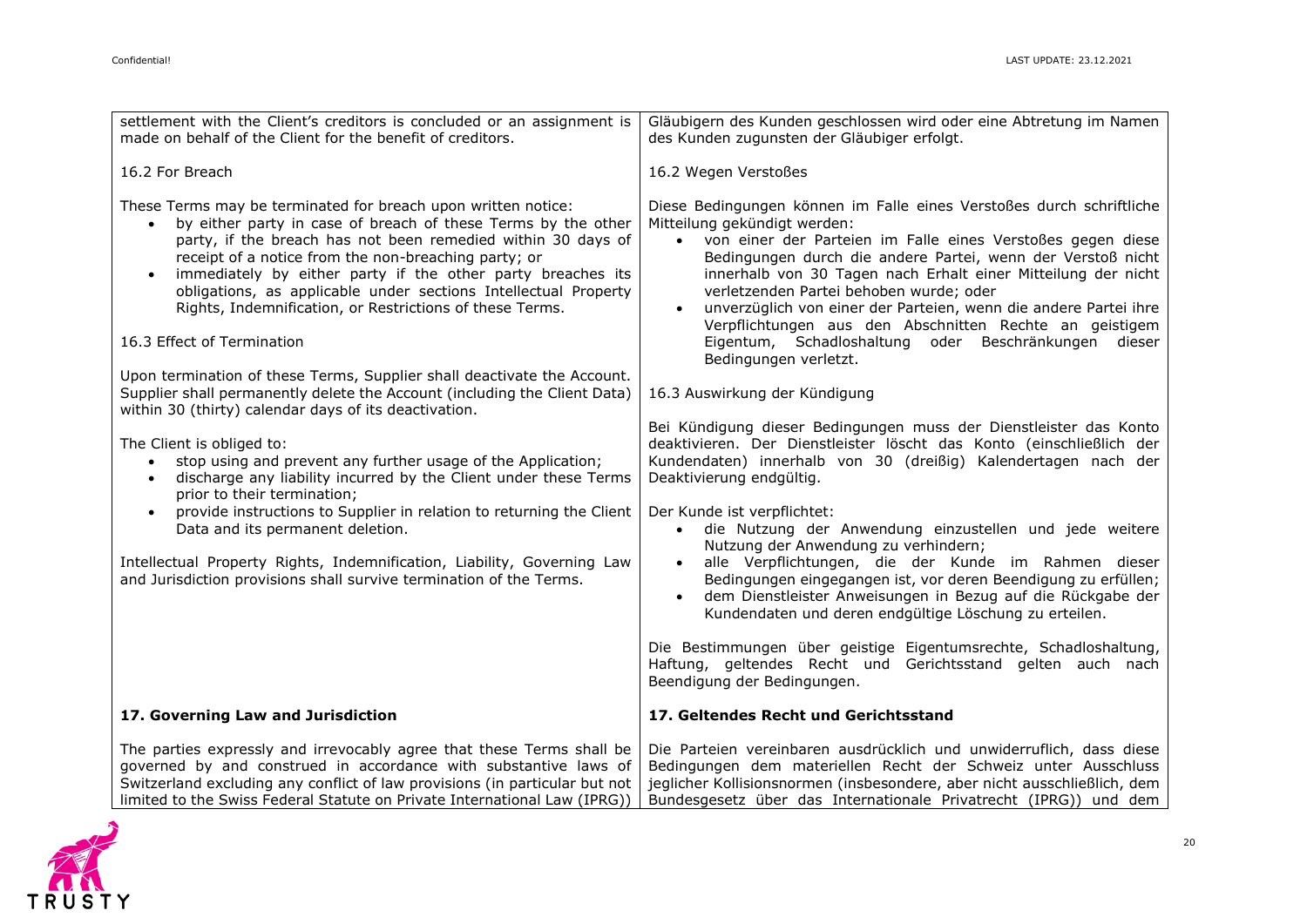| and the United Nations Convention on Contracts for the International Sale                                                                              | Übereinkommen der Vereinten Nationen über Verträge über den                                                                                      |
|--------------------------------------------------------------------------------------------------------------------------------------------------------|--------------------------------------------------------------------------------------------------------------------------------------------------|
| of Goods (CISG).                                                                                                                                       | internationalen Warenkauf (CISG) unterliegen und entsprechend<br>auszulegen sind.                                                                |
| Each party irrevocably agrees that any legal action, suit, or proceeding in                                                                            |                                                                                                                                                  |
| any way arising out of or in connection with these Terms shall be<br>submitted to the exclusive jurisdiction of the courts of the city of Zug,         | Jede Partei erklärt sich unwiderruflich damit einverstanden, dass alle<br>Klagen, Prozesse oder Verfahren, die in irgendeiner Weise aus oder im  |
| Switzerland.                                                                                                                                           | Zusammenhang mit diesen Bedingungen entstehen, der ausschließlichen                                                                              |
|                                                                                                                                                        | Zuständigkeit der Gerichte der Stadt Zug, Schweiz, unterliegen.                                                                                  |
| Use of the Application is not authorized in any jurisdiction that does not                                                                             |                                                                                                                                                  |
| give effect to all provisions of these Terms, including without limitation,<br>this section.                                                           | Die Nutzung der Anwendung ist in Gerichtsbarkeiten, die nicht alle<br>Bestimmungen dieser Bedingungen, insbesondere diesen Abschnitt, in         |
|                                                                                                                                                        | Kraft setzen, nicht gestattet.                                                                                                                   |
| <b>18. Final Provisions</b>                                                                                                                            | 18. Schlussbestimmungen                                                                                                                          |
| 18.1 Relationship between the Parties                                                                                                                  | 18.1 Verhältnis zwischen den Vertragsparteien                                                                                                    |
| 18.1.1 No Agency                                                                                                                                       | 18.1.1 Keine Vertretung                                                                                                                          |
| The parties will act solely as independent contractors. These Terms shall                                                                              | Die Parteien handeln ausschließlich als unabhängige Vertragsparteien.                                                                            |
| not be construed as creating an agency, partnership, joint venture,                                                                                    | Diese Bedingungen sind nicht so auszulegen, dass sie eine Agentur, eine                                                                          |
| fiduciary duty, or any other form of legal association between the Client<br>and Supplier, and the Client shall not represent to the contrary, whether | Partnerschaft, ein Joint Venture, eine treuhänderische Verpflichtung oder<br>eine andere Form der rechtlichen Verbindung zwischen dem Kunden und |
| expressly, by implication, appearance or otherwise. These Terms are not                                                                                | dem Dienstleister begründen, und der Kunde darf weder ausdrücklich                                                                               |
| for the benefit of any third parties.                                                                                                                  | noch stillschweigend, zum Schein oder auf andere Weise das Gegenteil                                                                             |
| 18.1.2 Anti-Corruption Clause                                                                                                                          | behaupten. Diese Bedingungen sind nicht zum Vorteil Dritter bestimmt.                                                                            |
|                                                                                                                                                        | 18.1.2 Anti-Korruptionsklausel                                                                                                                   |
| Supplier hereby undertakes that itself, its directors, officers or employees                                                                           |                                                                                                                                                  |
| have not offered, promised, given, authorized, solicited or accepted any<br>undue pecuniary or other advantage of any kind (or implied that they will  | Der Dienstleister erklärt hiermit, dass er selbst, seine Direktoren,<br>leitenden Angestellten oder Mitarbeiter keine unangemessenen             |
| or might do any such thing at any time in the future) in any way                                                                                       | finanziellen oder sonstigen Vorteile jeglicher Art angeboten, versprochen,                                                                       |
| connected with the acceptance of these Terms by the Client and that it                                                                                 | gewährt, genehmigt, erbeten oder angenommen haben (oder angedeutet                                                                               |
| has taken reasonable measures to prevent subcontractors, agents or any                                                                                 | haben, dass sie dies zu irgendeinem Zeitpunkt in der Zukunft tun werden                                                                          |
| other third parties, subject to its control or determining influence, from<br>doing so.                                                                | oder könnten), die in irgendeiner Weise mit der Annahme dieser<br>Bedingungen durch den Kunden zusammenhängen, und dass er                       |
|                                                                                                                                                        | angemessene Maßnahmen ergriffen hat, um zu verhindern, dass                                                                                      |
| 18.1.3 Reference                                                                                                                                       | Unterlieferanten, Vertreter oder sonstige Dritte, die seiner Kontrolle oder                                                                      |
| Supplier may publicly name the Client as a customer of Supplier and                                                                                    | seinem bestimmenden Einfluss unterliegen, dies tun.                                                                                              |
| subscriber to the Application. For this sole purpose, Supplier may use,                                                                                | 18.1.3 Referenz                                                                                                                                  |

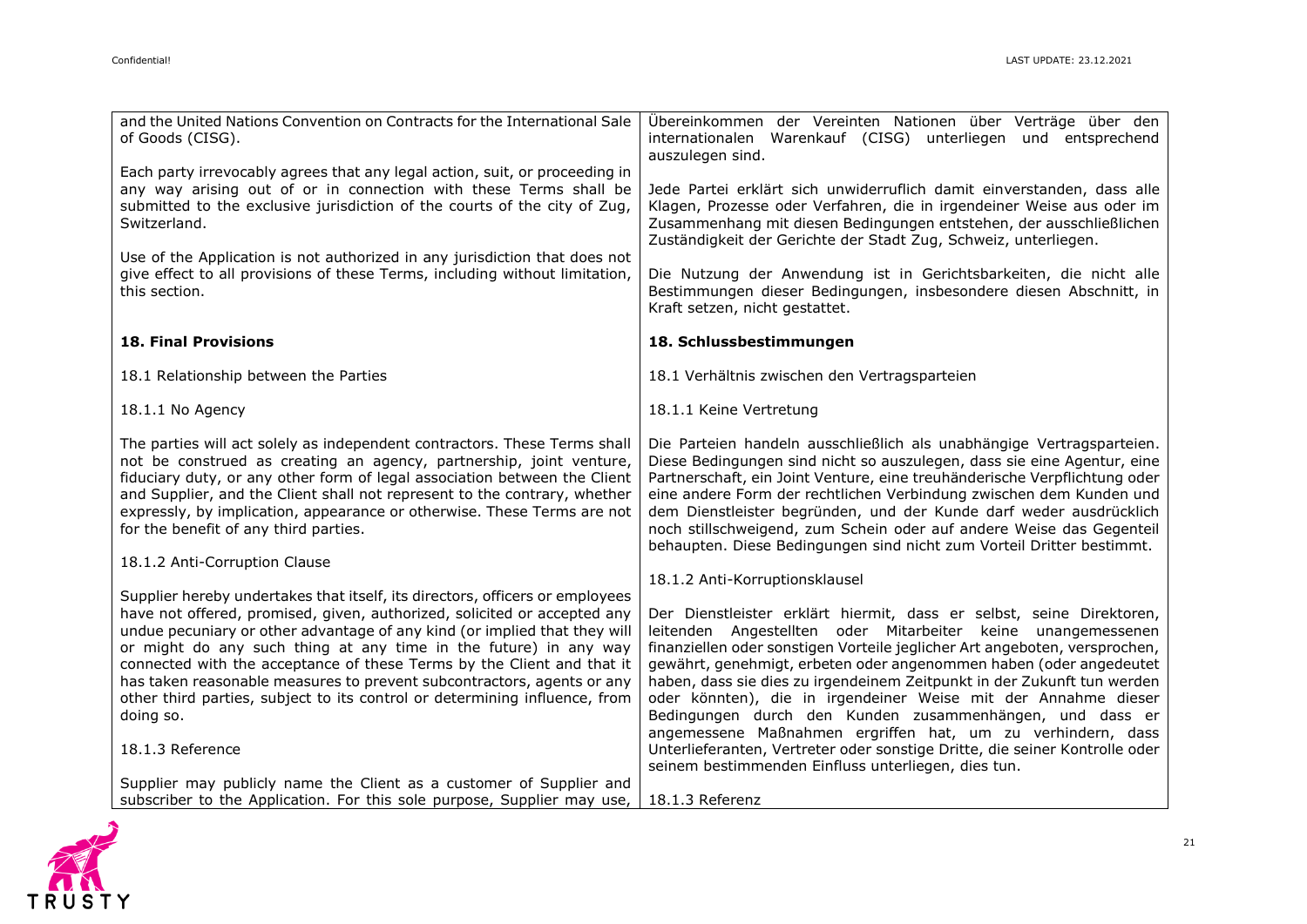during the validity of the Terms between the parties, the Client's name and/or logo on Supplier's website or on other marketing collateral where Supplier usually lists its customers, without obtaining prior written approval from the Client. Supplier may also refer to the Client in social media posts and in its other public communications. Such references may only indicate that the Client is a customer of Supplier and that it is using the Application. The same applies for the Client and its right to list Supplier's name and/or logo on the Client's website or other marketing materials. Each party may request for its name/logo be removed from the web site of the other party and from any further marketing materials.

Supplier may request the Client to submit a review of the Application on https://www.g2.com/ (or a comparable platform) during the subscription period.

## 18.2 Severability

If any provision of these Terms is determined or held to be illegal, invalid, unenforceable or void by any competent arbitral tribunal, court, or governmental or administrative authority, such provision shall be replaced by a valid, legal and enforceable provision that achieves, as nearly as possible, the original intention. The unaffected provisions of these Terms shall remain in full force and effect.

## 18.3 Entire Agreement

These Terms are the entire agreement between the Client and Supplier regarding the Client's subscription to the Application and supersedes all prior and contemporaneous agreements, proposals or representations, written or oral, concerning its subject matter.

#### 18.4 Assignment

Supplier is entitled to transfer rights and obligations under these Terms in whole or in part to third parties due to changes relating to its corporate structure and/or strategy. The Client shall approve and accept such a transfer in form and substance as required by the applicable law.

18.5 No Waiver

Der Dienstleister darf den Kunden öffentlich als Kunde des Dienstleisters und als Abonnent der Anwendung nennen. Ausschließlich zu diesem Zweck darf der Dienstleister während der Geltungsdauer der Bedingungen zwischen den Parteien den Namen und/oder das Logo des Kunden auf der Website des Dienstleisters oder auf anderem Marketingmaterial, auf dem der Dienstleister gewöhnlich seine Kunden aufführt, verwenden, ohne vorher die schriftliche Zustimmung des Kunden einzuholen. Der Dienstleister darf auch in sozialen Medien und in seiner sonstigen öffentlichen Kommunikation auf den Kunden verweisen. Solche Verweise dürfen nur darauf hinweisen, dass der Kunde ein Kunde des Dienstleisters ist und die Anwendung nutzt. Dasselbe gilt für den Kunden und sein Recht, den Namen und/oder das Logo des Dienstleisters auf der Website des Kunden oder in anderen Marketingmaterialien aufzuführen. Jede Partei kann verlangen, dass ihr Name/Logo von der Website der anderen Partei und von allen weiteren Marketingmaterialien entfernt wird.

Der Dienstleister kann den Kunden auffordern, während der Laufzeit des Abonnements eine Bewertung der Anwendung auf https://www.g2.com/ (oder einer vergleichbaren Plattform) vorzunehmen.

#### 18.2 Trennbarkeit

Wird eine Bestimmung dieser Bedingungen von einem zuständigen Schiedsgericht, Gericht oder einer Regierungs- oder Verwaltungsbehörde für rechtswidrig, ungültig, nicht durchsetzbar oder nichtig erklärt, so ist diese Bestimmung durch eine gültige, rechtmäßige und durchsetzbare Bestimmung zu ersetzen, die der ursprünglichen Absicht so nahe wie möglich kommt. Die unberührten Bestimmungen dieser Bedingungen bleiben in vollem Umfang in Kraft und wirksam.

18.3 Vollständiger Vertrag

Diese Bedingungen stellen den gesamten Vertrag zwischen dem Kunden und dem Dienstleister in Bezug auf das Abonnement des Kunden für die Anwendung dar und ersetzen alle früheren und gleichzeitigen Vereinbarungen, Vorschläge oder Zusicherungen, ob schriftlich oder mündlich, in Bezug auf ihren Gegenstand.

18.4 Abtretung